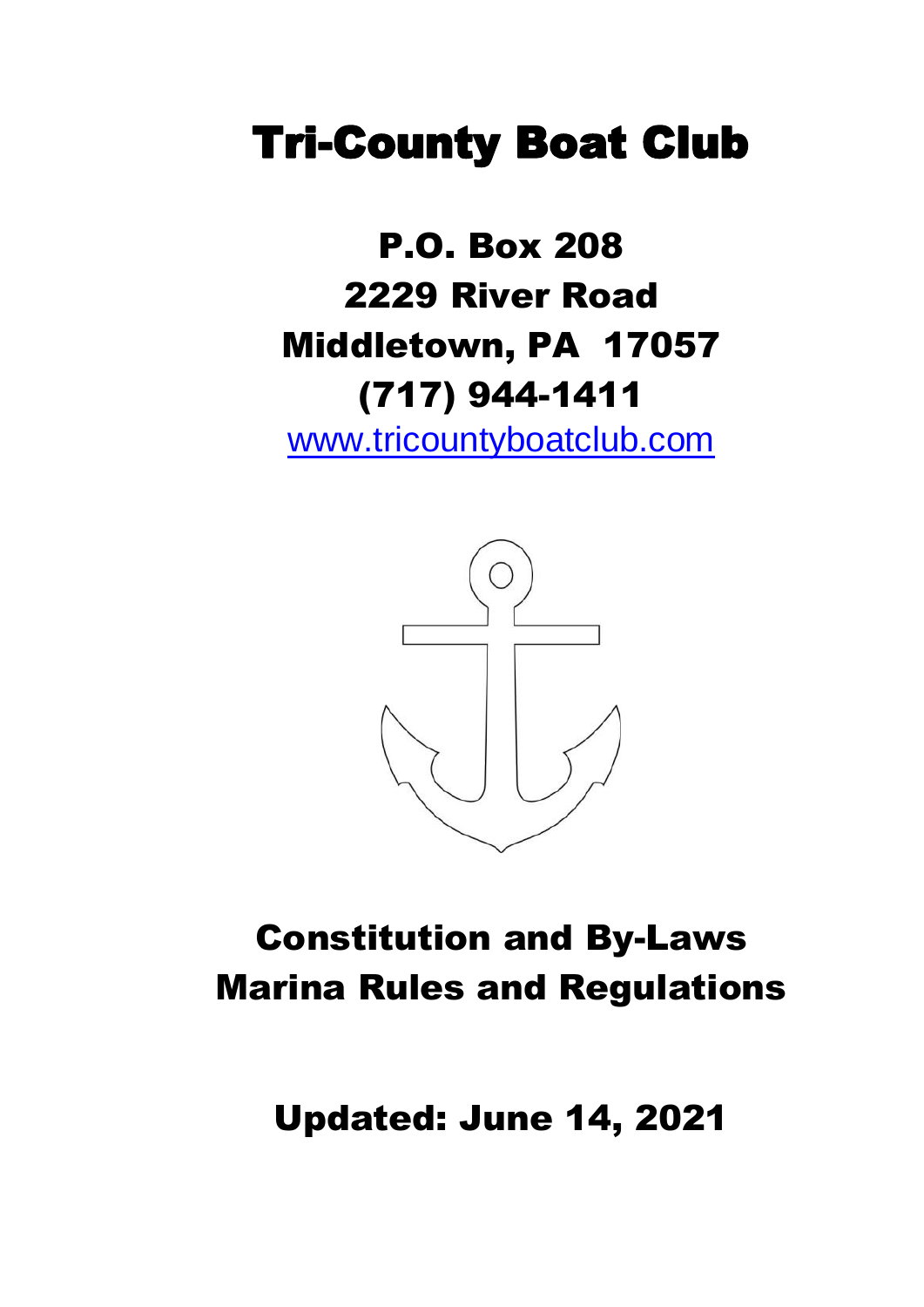#### **TRI-COUNTY BOAT CLUB CONSTITUTION AND BY-LAWS**

## *Constitution*

| Article I   | Name        |   |
|-------------|-------------|---|
| Article II  | Affiliation |   |
| Article III | Purpose     |   |
| Article IV  | Government  | 2 |
| Article V   | Amendment   | 2 |

#### *By-Laws*

| Article I           | Membership                                   | 3  |
|---------------------|----------------------------------------------|----|
| Article II          | Management - Executive Board                 | 6  |
| Article III         | <b>Officers</b>                              | 7  |
| <b>Article IV</b>   | <b>Board of Directors</b>                    | 8  |
| Article V           | <b>Accounting Period</b>                     | 9  |
| <b>Article VI</b>   | <b>Initiation Fee and Dues</b>               | 9  |
| <b>Article VII</b>  | <b>Meetings</b>                              | 11 |
| <b>Article VIII</b> | <b>Elections</b>                             | 11 |
| Article IX          | Amendments                                   | 12 |
| Article X           | Authority                                    | 13 |
| Article XI          | Investment and Fiduciary Responsibilities of |    |
|                     | the Executive Board                          | 13 |
|                     |                                              |    |

## *Marina Rules and Regulations*

| Responsibility and Authority of Boat Club | 15 |
|-------------------------------------------|----|
| <b>Employees</b>                          |    |
| Decal Rates, Rules, and Regulations       | 15 |
| Marina Parking and Mooring                | 16 |
| <b>Boat Club Grounds</b>                  | 18 |
| <b>Club Operating Hours</b>               | 20 |
| Dock and Shore Spaces                     | 21 |
|                                           |    |

General Membership Meetings are held in April, May, July, August, and November on the second Wednesday of the month at 7:00 p.m. at the Clubhouse.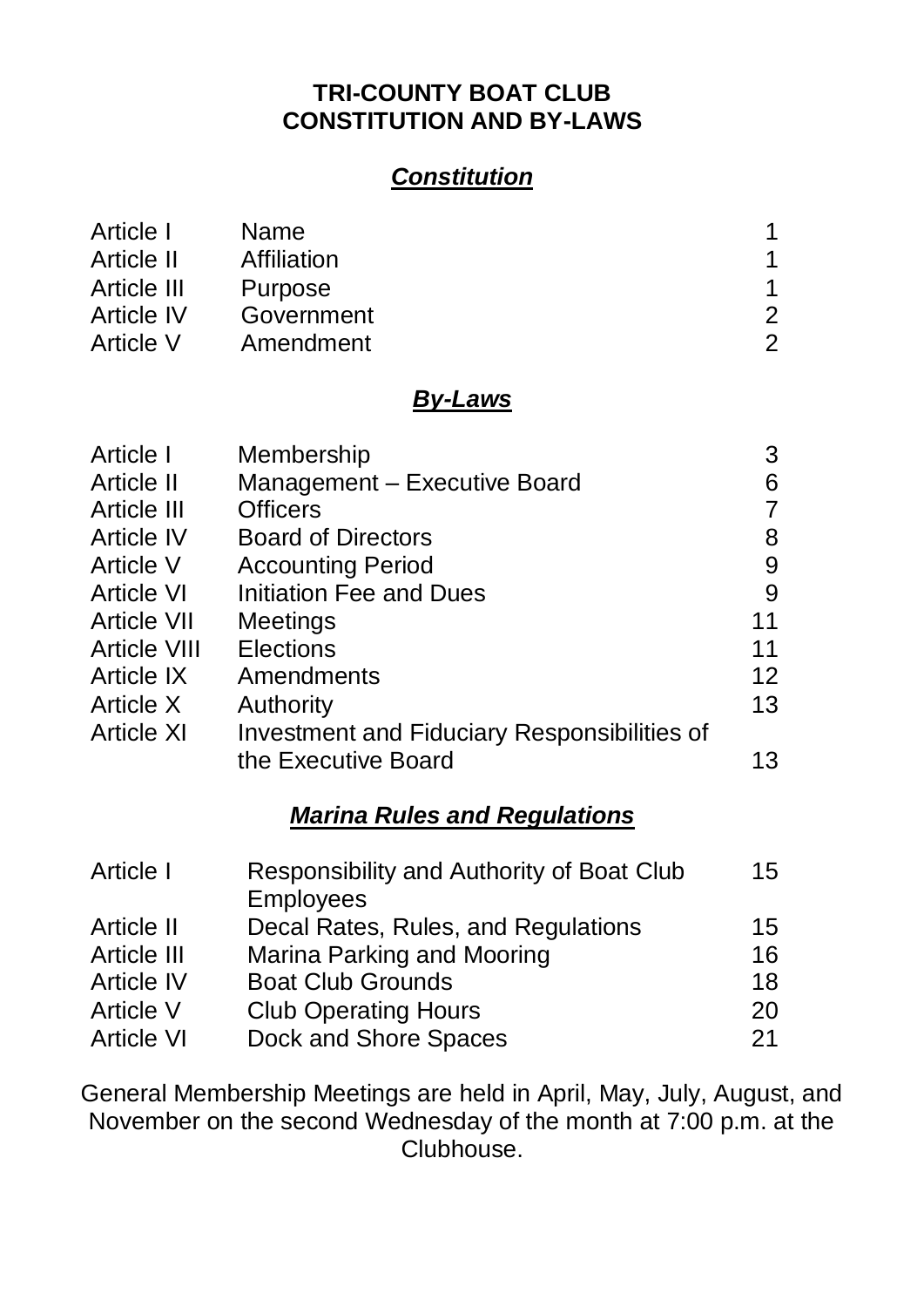## **Constitution and By-Laws of the Tri-County Boat Club**

## *Constitution*

#### **Article I Name**

Section 1 The name of the organization shall be Tri-County Boat Club

#### **Article II Affiliation**

Section 1 This Club may affiliate with or join any state or national organization having the same or similar interests upon recommendation by the Executive Board and approval by the members of the organization upon the same conditions and notice as provided in Article IX.

## **Article III Purpose**

- Section 1 The purpose of the Club is to serve and promote the interests of boat owners, to prevent the pollution of neighboring recreational waters, to stimulate a greater interest in boating among all citizens in the area served by the Club, to develop a fraternal spirit among local outdoor enthusiasts, to provide a medium for the exchange of boating information, to own or lease property for Club use, to maintain boat storage and dock facilities, and to do all other things which will tend to serve owners of boating equipment.
- Section 2 The organization does not contemplate pecuniary gains or profit, incidental or otherwise, to its members.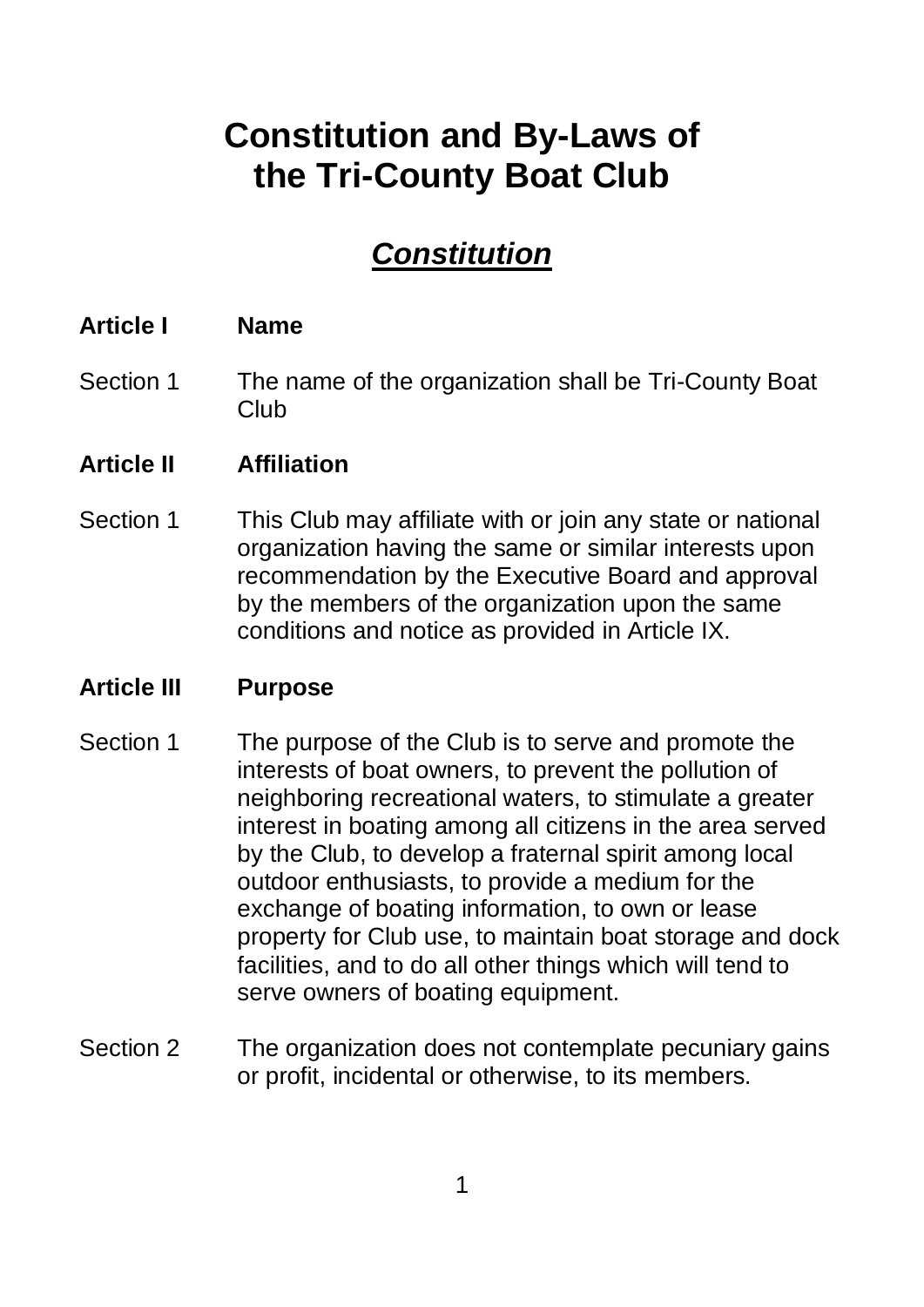- Section 3 The organization shall exit perpetually, and on a nonstock basis.
- Section 4 The Club will cooperate with the Pennsylvania Fish and Boat Commission and other official federal, state, and local government agencies in carrying out their duties and enforcing applicable laws and regulations as they pertain to boating on the Susquehanna river.

## **Article IV Government**

- Section 1 The government of the Club shall be vested in the Executive Board consisting of such officers and directors as may be provided for by the By-Laws.
- **Article V Amendment**
- Section 1 This Constitution may be amended as per Article IX of the By-Laws.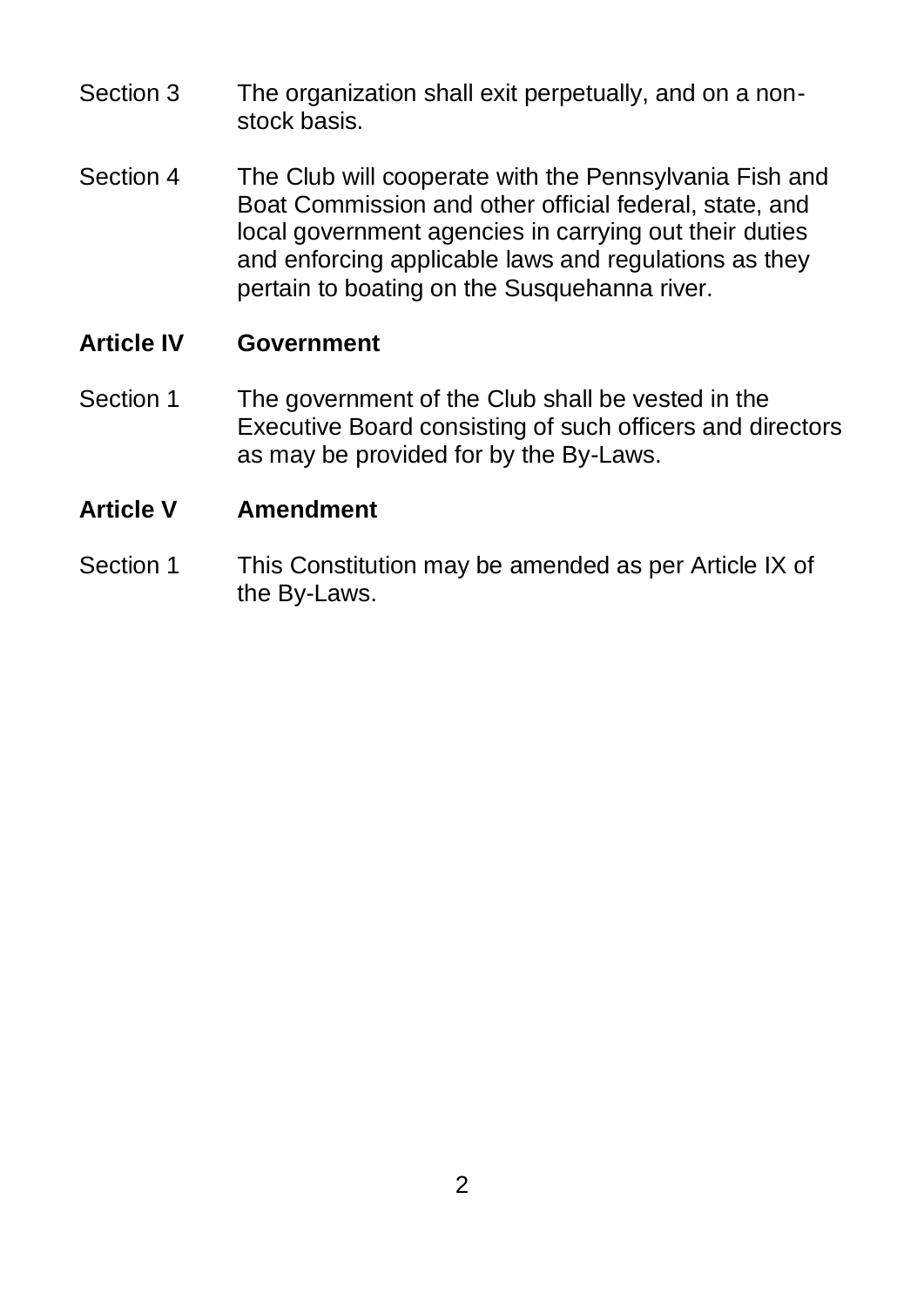## *By-Laws*

## **Article I Membership**

- Section 1 Membership in the organization shall be open to any person who is interested in boating, fishing, and the outof-doors who is eighteen years of age or older. Any person who uses the Tri-County Boat Club facilities must become a member or pay guest fees as established by the Executive Board, excluding member's spouse and dependent children under 21 years-of-age. (08/11/1999)
- Section 2 By majority vote, the Executive Board may recommend to the members for approval that guests and/or new membership applications be temporarily held in abeyance due to over-crowding of the Club facilities. Those applications for new membership so held in abeyance will be placed on a waiting list in order dependent on date of application. Initiation fees and dues will not be required until the applicant's name is selected from the waiting list. This restriction in membership or guests shall not apply to sons, daughters, spouses, or surviving spouses of members in good standing as described in Sections 3, 4, 5, and 6 of Article I.
- Section 3 The sons and/or daughters of a member in good standing or a member of the U.S. military who was active one year prior to application shall be required to pay one-half of the initiation fee plus annual dues as established by the Executive Board in order to become a member with all privileges. (10/2009)
- Section 4 Spouses (husbands or wives) may become members by paying one-half of the regular membership dues. No membership application or initiation fee shall apply to this membership classification; however, the new member will be on a probationary status for a period of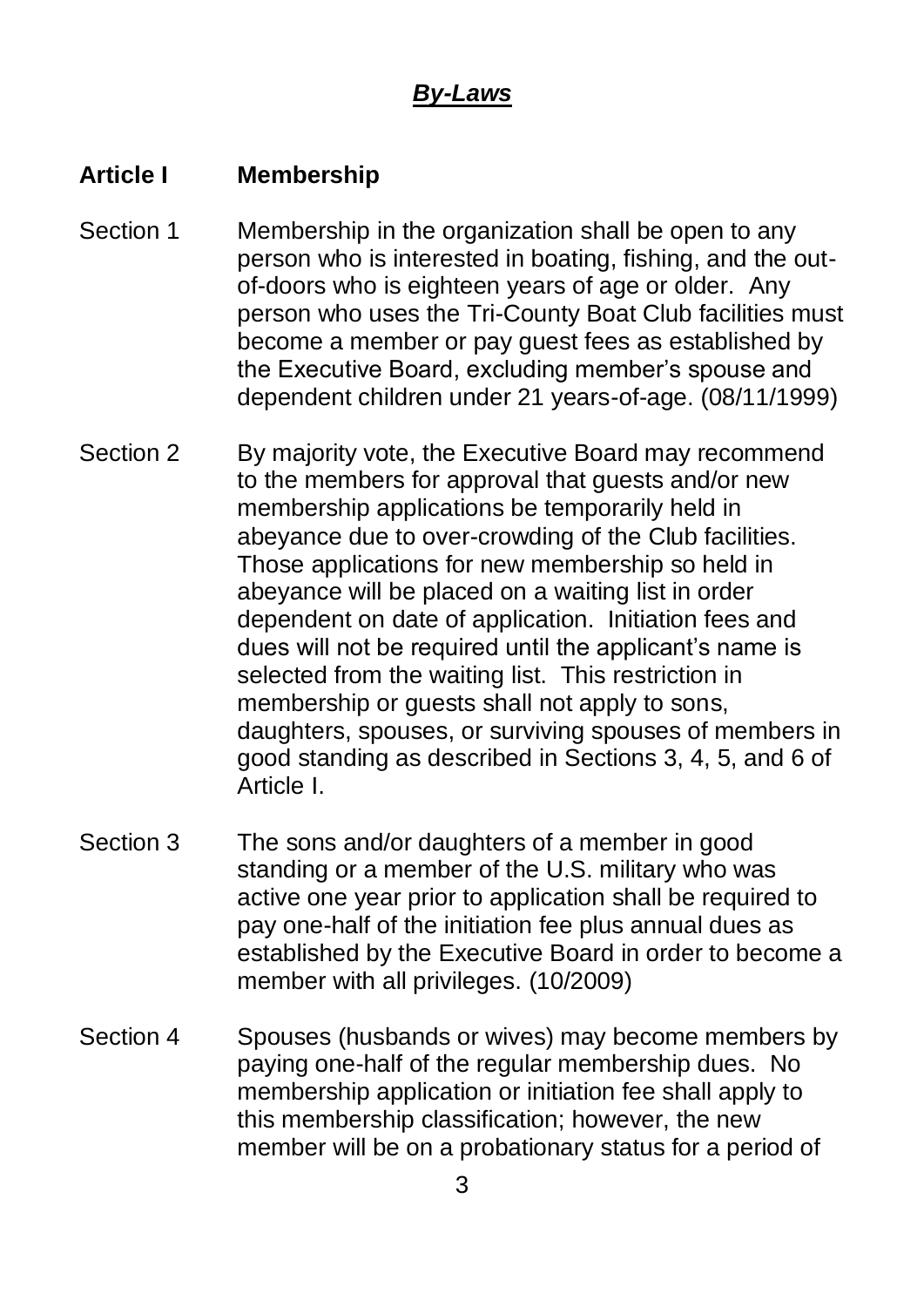twelve months and shall have voting rights according to Article I, Section 7, #6. (08/13/2003)

- Section 5 In the event of a member's death, a surviving spouse (husband or wife) assumes the membership and may continue it by paying annual dues in subsequent years. If the spouse wishes not to maintain membership or there is no spouse, a child has one year to join. (10/2009).
- Section 6 In the event of divorce, a non-member former spouse must apply for membership as a new member in accordance with Article I, Section 7, paying full initiation fee and annual dues. If the former spouse is a member, he/she need only pay the full annual dues in subsequent years to retain full membership. After the acceptance of a new member, the new member shall have voting rights according to Article I, Section 7, #6. (08/13/2003).
- Section 7 All applications for membership, except spouses of members, shall follow these procedures:
	- 1. Applicant must be sponsored by a Club member in good standing.
	- 2. Submit application with appropriate initiation fees and dues. (10/2009)
	- 3. During interim period, applicant will have use of Club facilities (temporary and tentative basis only) and will be given a copy of the Constitution and By-Laws, and Marina Rules and Regulations, and a temporary sticker. (10/2009)
	- 4. Upon review of the application, the applicant will be advised of the time and date when he/she appears at regular monthly meeting with his/her sponsor.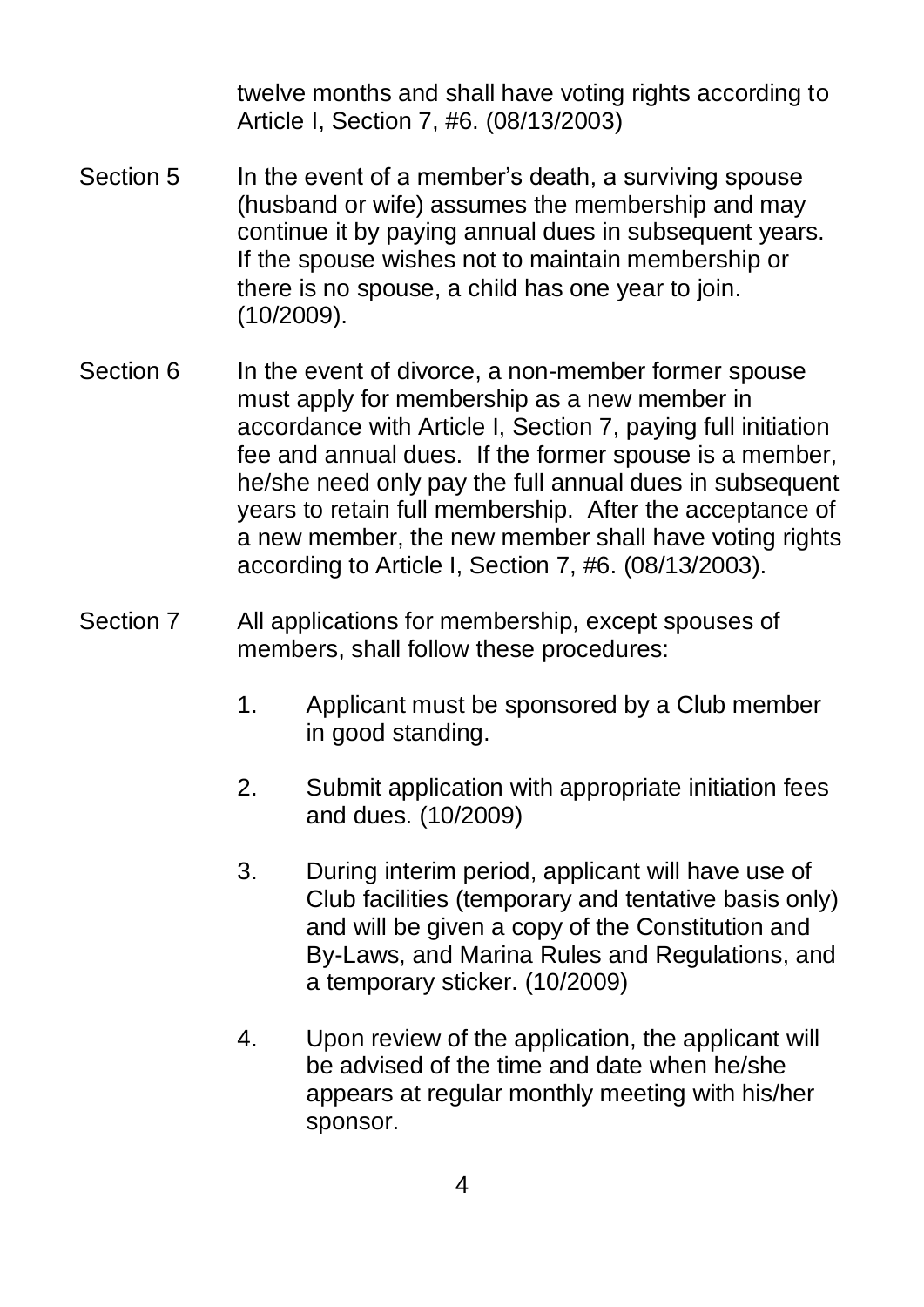- 5. Applicant and sponsor must attend a regular meeting. The applicant will be introduced and will be allowed to ask any questions pertaining to membership, and/or answer any questions asked of him/her. Applicant is asked to leave the room while the membership discusses and votes on his/her admission to the Club. If needed, an additional meeting will be scheduled annually (at the discretion of the Board). (08/13/2014)
- 6. For a period of 12 months after the date of admission (probationary period), the new member shall have voting rights at general club meetings but shall have no voting rights for the election of the Executive Board and shall not be eligible for election/assignment to the Executive Board. (08/13/2014)
- 7. Any violation of Club rules and/or regulations during the probationary period shall be grounds for dismissal.
- 8. In the event of dismissal, all fees, etc. will be forfeited.
- 9. Initiation fees and other dues are not refundable once applicant has been accepted for membership. (The Executive Board, on an individual request basis, will review any exceptions.)
- 10. Members engaging in inappropriate behavior, profanity, and/or verbal or physical altercation are subject to fines and/or disciplinary action, up to and including termination of membership, to be determined by the Executive Board on a case by case basis. (08/14/2013)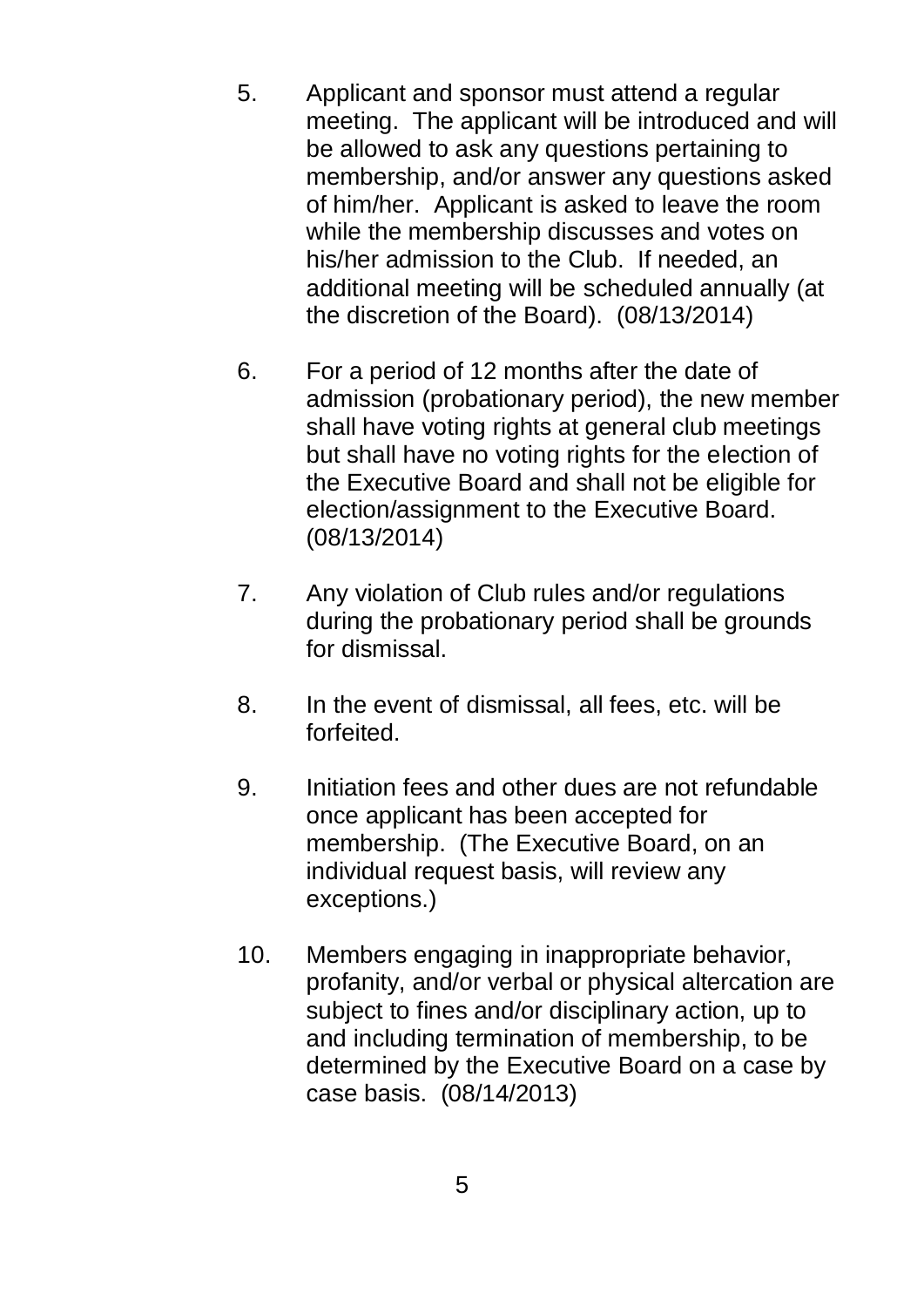#### **Article II Management – Executive Board**

#### Section 1 The Executive Board shall consist of the elected officers and Board of Directors.

- Section 2 The Executive Board shall employ the Manager and determine the appropriate compensation of all employees. The Manager, with the concurrence of the Executive Board may hire additional personnel necessary to aid in the management of the Club. (06/14/2021)
- Section 3 Regular meetings of the Executive Board shall be held as needed, but at least quarterly, at a time and place designated by the Commodore. Special meetings of the Executive Board may be called by the Commodore or by a majority vote of the Board members, notice of which shall be given in sufficient time to permit members to be present. (12/13/2000) The Commodore or, in his/her absence, the Vice-Commodore and at least six other members shall constitute a quorum at such meetings. (08/10/2011)
- Section 4 Vacancies in any elective office may be filled by the Executive Board at any regular or special meeting of the Board. The successor so chosen shall serve for the unexpired term of his/her predecessor.
- Section 5 The Executive Board may replace any member of the Board according to Article II, Section 4 for the following reasons: The Executive Board member fails to attend any three consecutive meetings without just cause; the Executive Board member fails to perform their responsibilities described herein; or, the Executive Board member conducts themselves in any way deemed inappropriate by the Executive Board. Removal requires unanimous vote of the Executive Board. (06/14/2021)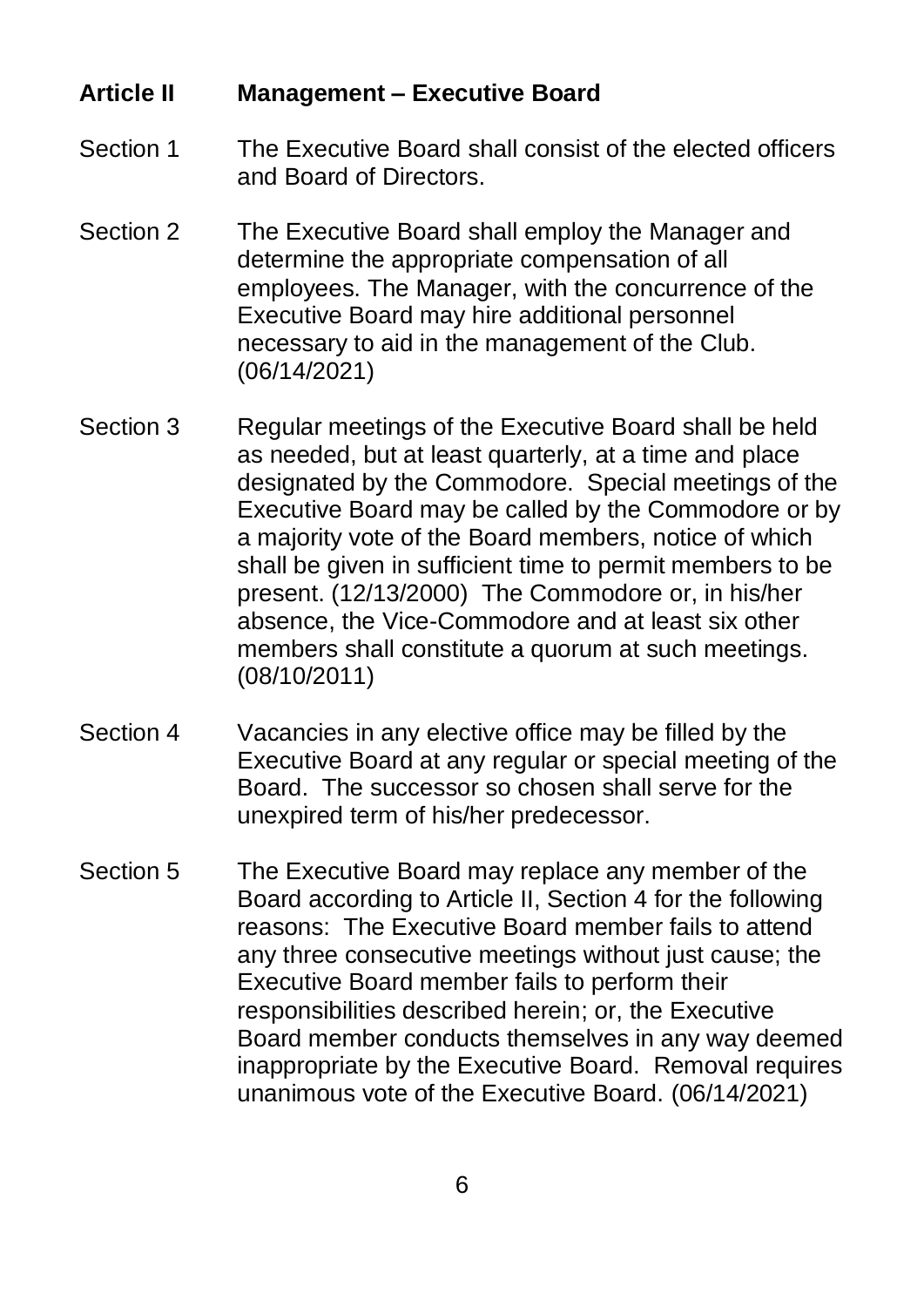- Section 6 The Executive Board has the authority to manage the activities and business of the Club.
- Section 7 The Executive Board has the authority to administer discipline for violation of the Boat Club Constitution, By-Laws, and Rules and Regulations, including failure to pay fines. Discipline can include fines, suspension of privileges, loss of privileges, suspension of membership and termination of membership, or such other discipline deemed appropriate by the Executive Board. When a member is charged with misconduct that could lead to the imposition of discipline by the Executive Board, the member will be given written notice, via first class mail at the address on file with the Club, of the charges against him or her, the time and place where the charges will be considered by the Executive Board, and that he or she may appear in person before the Executive Board to provide relevant information regarding the charges prior to action by the Executive Board. Except in exceptional circumstances, notice shall be mailed at least one week prior to the Executive Board meeting at which the charges will be considered. (08/13/2014)
- Section 8 No Officer or Member of the Executive Board will be a monetarily compensated employee of the Club while serving on the Executive Board. (06/14/2021)

#### **Article III Officers**

- Section 1 The Officers of the Club shall consist of the Commodore, Vice-Commodore, Yeoman, and Purser.
- Section 2 The Officers shall be elected by the members at their annual meeting and shall hold office for a term of one year or until their successors shall have been duly elected and qualified.
- Section 3 The Commodore and/or Vice-Commodore shall preside at all meetings of the Club and Executive Board. He/she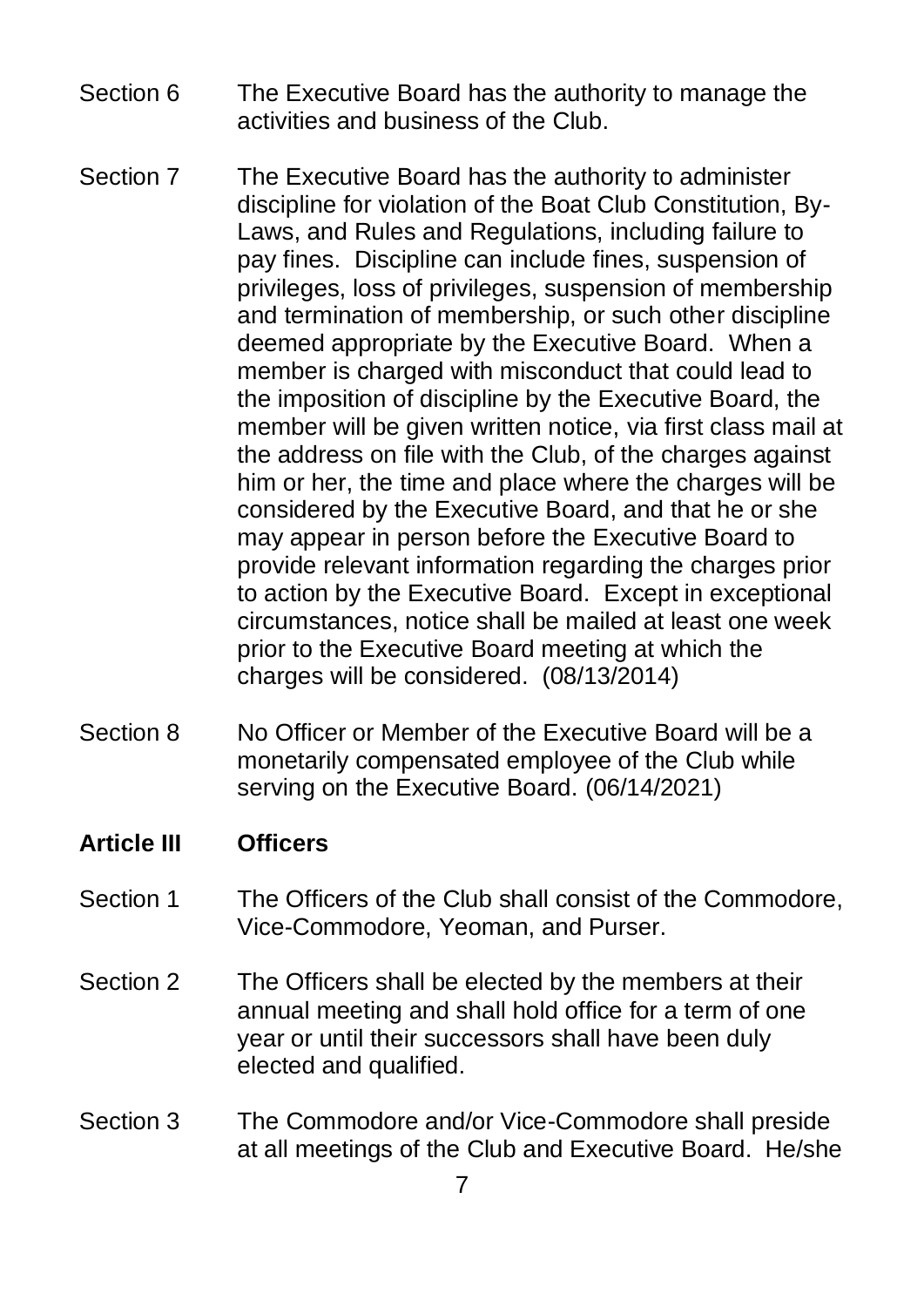shall appoint all committees and be a member ex-officio of all committees. Committee meetings shall be conducted under the direction of the Committee Chair. The Commodore shall carry out the responsibilities assigned to him/her by these By-Laws and by the Executive Board. (06/14/2021)

- Section 4 The Vice-Commodore shall assist the Commodore and shall, during the absence or temporary incapacity of the Commodore, perform the duties and assume the powers of the Commodore.
- Section 5 The Purser shall keep all financial records and accounts of the Club and have charge of its funds. He/she shall deposit all receipts in a bank approved by the Executive Board in the name of the organization, subject to withdrawal by checks signed in such a manner as may, from time to time, be approved by the Executive Board. The Purser shall disburse such funds under the direction of the Executive Board. An annual audit shall be conducted by a non-member licensed CPA and made available for review by the general membership. The Purser shall also prepare a monthly financial report. The Club Manager and/or Acting Manager may deposit receipts as described above if specifically authorized by the Executive Board. (12/09/1999)
- Section 6 The Yeoman shall be custodian of all official records of the Club. He/she shall keep a permanent record of all minutes of all meetings of the Club and of the Executive Board. All records shall be kept at the Club. He/she shall give notice of all such meetings in a manner provided by the Executive Board.

#### **Article IV Board of Directors**

Section 1 The Board of Directors shall consist of nine elected members.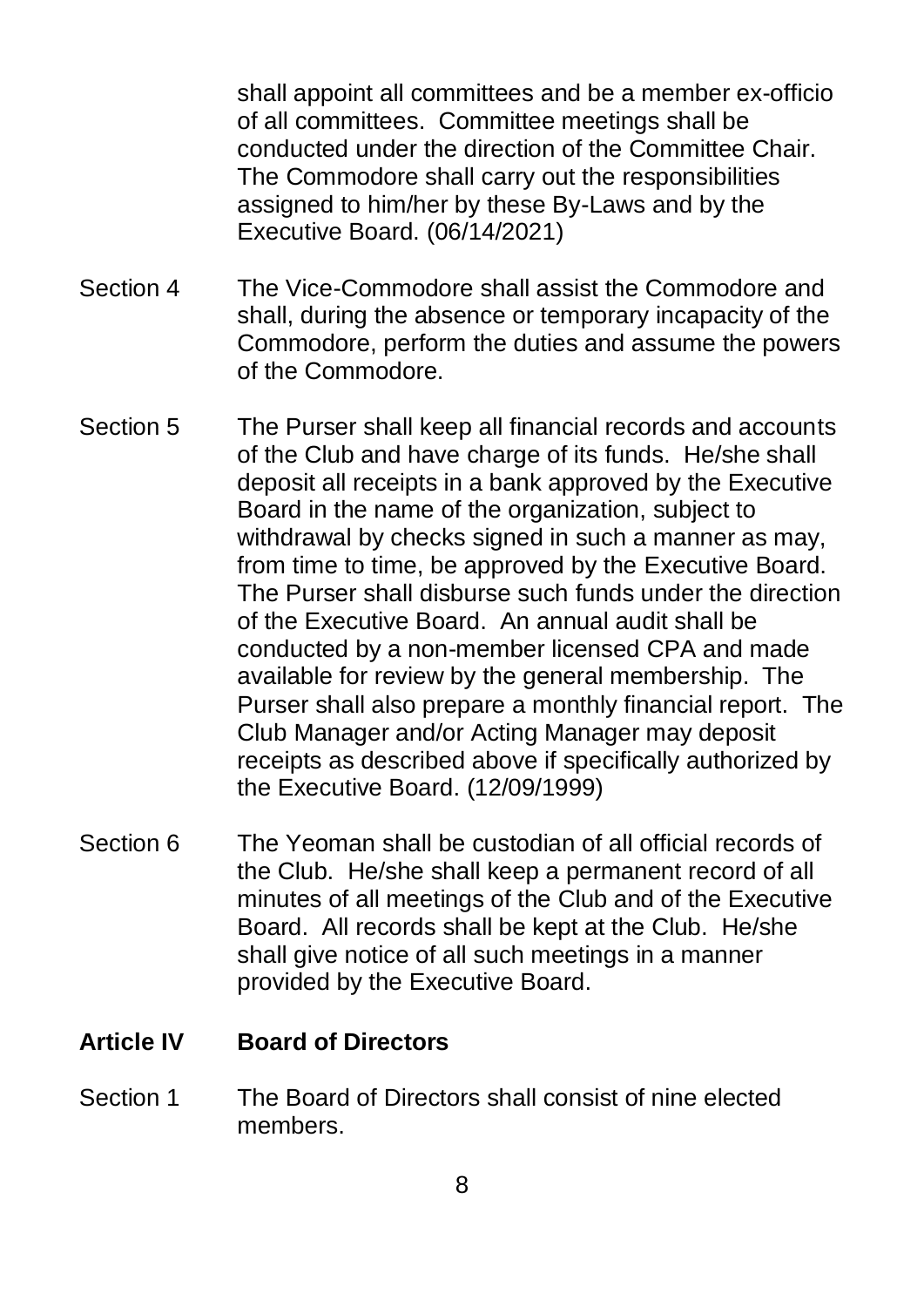- Section 2 The Board of Directors shall be elected by the members at their annual meeting and shall hold office for a term of three years or until their successors shall have been duly elected and qualified provided, however, that only one-third or three members of the Board of Directors shall be retired each year. The Officers, for their oneyear term, shall begin said term on October 1<sup>st</sup> of each year and end their terms on September 30<sup>th</sup> of the following year. The Directors, for their three-year-term, shall begin said term on October  $1<sup>st</sup>$  of the year they are elected and end their term three years later on September 30<sup>th</sup>. (06/14/2021)
- Section 3 In the event of a vacancy on the Board of Directors, including the vacancy created when a sitting member of the Board of Directors is elected as an Officer of the Club, the vacancy may be filled by the Executive Board at any regular or special meeting of the Board. The successor so chosen shall serve for the unexpired term of the person replaced. (08/13/2014)

## **Article V Accounting Period**

Section 1 The fiscal year shall commence on the first day of January and end the 31<sup>st</sup> day of December.

#### **Article VI Initiation Fee and Dues**

- Section 1 An initiation fee and annual dues as established by the Executive Board shall accompany all membership applications.
- Section 2 The annual dues and fees, which include membership dues, shore space rent, dock space rent, and trailer boating, for members of this Club as established by the Executive Board are due on January 1<sup>st</sup> of each year and payable on or before March 1<sup>st</sup> of each year. Each member shall be notified in writing of the amount owed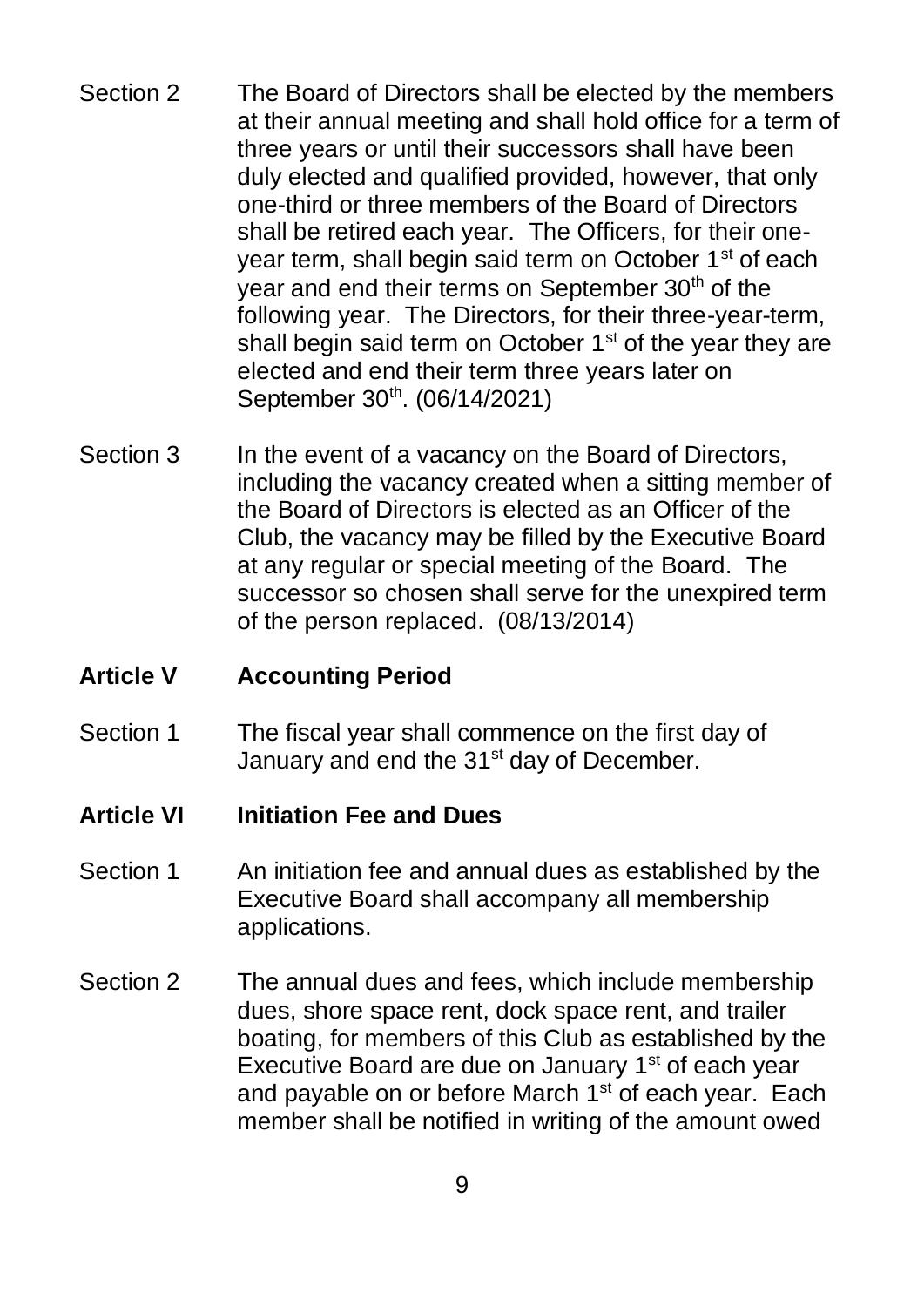for dues and other fees in sufficient time to make annual payment in accordance with this section.

- Section 3 Any member whose dues are in arrears after March  $1<sup>st</sup>$  is no longer a member in good standing and shall be deprived of all rights and privileges of Club membership. Such individual's corporate membership shall be automatically terminated. Any person whose membership is so terminated shall no longer have any right, title, or interest in the assets of this organization nor be entitled to any of the benefits thereof.
- Section 4 An individual whose dues are not paid by March  $1<sup>st</sup>$  may apply to the Executive Board to rejoin. The Executive Board may approve requests to rejoin at a reduced initiation fee (as established by the Executive Board) plus dues. For requests approved by the Executive Board, the former member must pay adjusted initiation fee and full dues by May  $1<sup>st</sup>$  of that year. Failure to do so will require reapplication at a later date at full initiation fee in accordance with Article I, Section 7. In any case, members who rejoin under this section will forfeit all rights to previously allocated shore and/or dock spaces and must reapply via the end of the waiting list for either of these facilities.
- Section 5 Trailer boaters must pay such fees on or before March 1<sup>st</sup> of each year. If payment is not received by March 1<sup>st</sup>, a late payment fee, as established by the Executive Board, will be assessed. Trailer boating privileges will be forfeited until such fees and late payment assessments are paid.
- Section 6 In the event of extreme hardship or other extenuating circumstances, a member may request a delay or waiver in the timely payment of dues and fees. The Executive Board shall review such requests and render an appropriate resolution.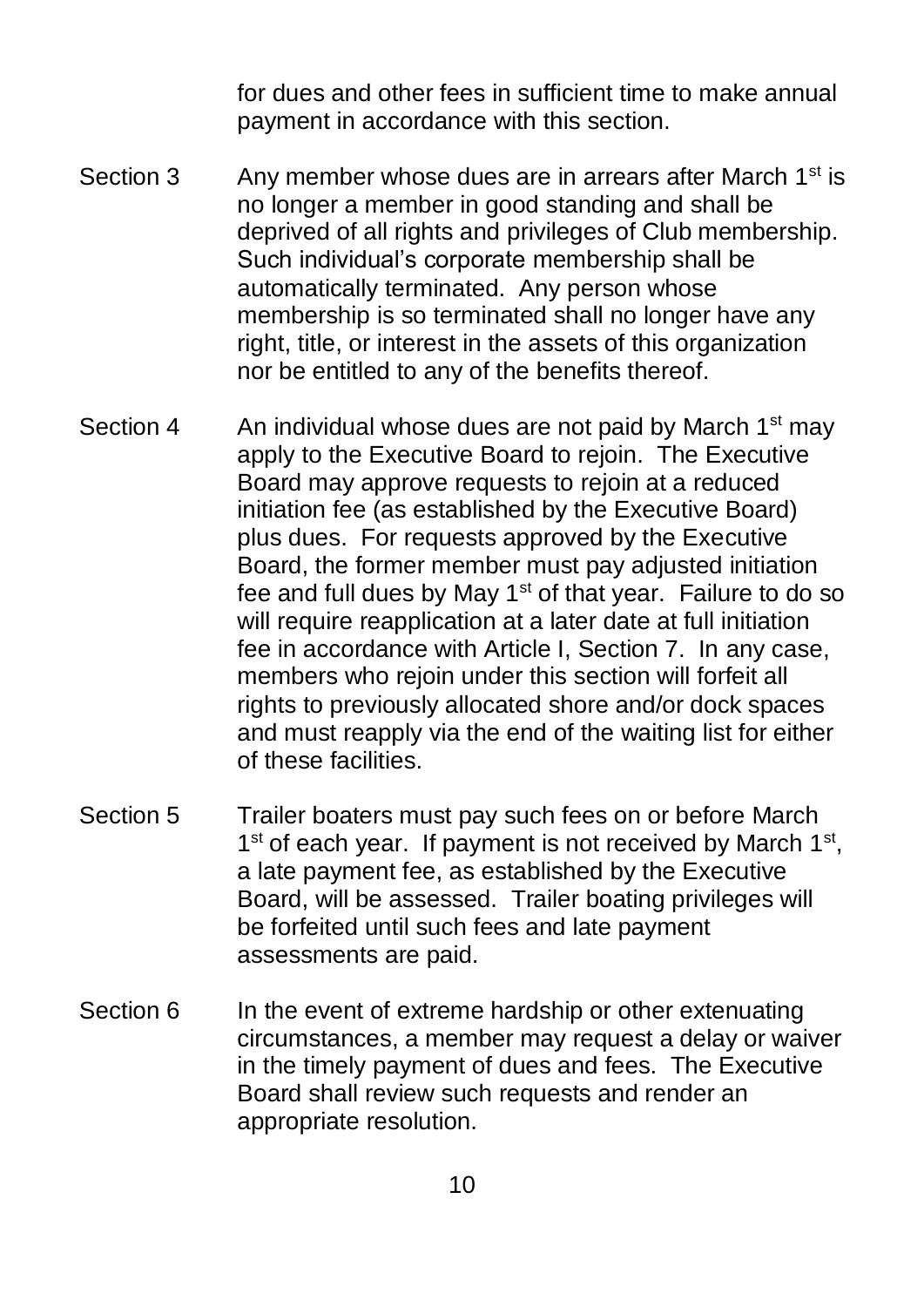Section 7 Any Club member who is an active duty member of the military will have their yearly dues and fees waived if a copy of their standard travel orders is provided to the Club. (08/13/2014)

## **Article VII Meetings**

- Section 1 Regular meetings of members of the Club shall be held on the second Wednesday of April, July, August, and September. Special meetings can be called at the direction of the Executive Board at such time and places as prescribed by the Executive Board. (06/24/2020)
- Section 2 The annual meeting of members of the Club shall be held the second Wednesday of September. (06/24/2020)
- Section 3 Any action taken at a regular or special meeting shall require a two-thirds (2/3) majority vote of those present.
- Section 4 Any action taken with regard to the purchase, sale, leasing, or encumbrance of real estate, except for the renting of shore space, cannot be entertained unless a written notice containing the proposed transaction(s) has been mailed to each member at least ten (10) days prior to the date of the meeting at which the proposal will be considered. A two-thirds (2/3) majority vote of the members present shall be required for approval of such proposal(s).

## **Article VIII Elections**

- Section 1 The election of the Executive Board shall take place at the annual meeting in September. (06/24/2020)
- Section 2 The Commodore shall appoint a nominating committee consisting of three members. This committee shall select a slate of officers and directors who are qualified and willing to serve if elected at the annual meeting. This slate shall not include any member of the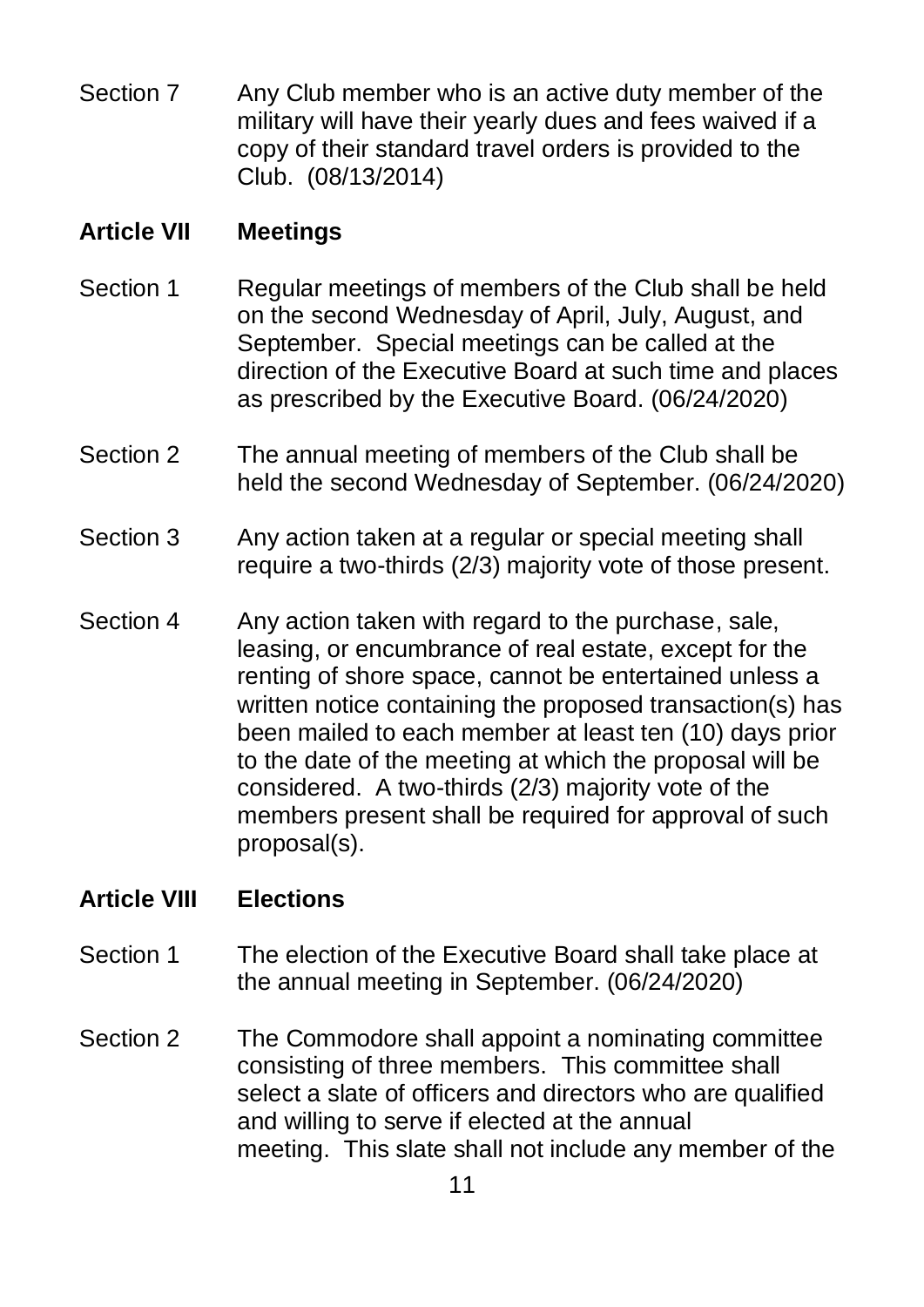nominating committee. This slate shall be presented by the chairman of the committee at the August meeting, at which time nominations will be accepted from the floor. Any person making a nomination from the floor shall ascertain the willingness of the floor nominee to serve if elected prior to making the nomination. Nominations for the next year's Officers and Board of Directors shall be closed at the August meeting. (08/13/2014)

- Section 3 All members in good standing from Tri-County Boat Club may use an early ballot form provided by the Club to vote for officers and directors after the slate is closed at the August meeting and before the annual September meeting; however, attendance to vote at the September meeting is preferred. (06/24/2020)
- Section 4 All early ballots must be cast at the Club office. The Club Manager will verify member status before a ballot is provided. Times and dates available for early voting will be posted at the clubhouse. A locked ballot box will be provided to put the ballots in. The box will stay locked until the annual September meeting. All ballots will be anonymous. (06/24/2020)
- Section 5 The ballot box will be unlocked at the annual September meeting and the ballots counted in the usual manner by the Election Committee. (06/24/2020)

## **Article IX Amendments**

Section 1 These By-Laws shall be reviewed and/or updated annually at the July meeting. Draft amendment(s) must be submitted in writing to the Club Manager or Executive Board prior to June 1. (10/2009) The Executive Board shall review the proposed amendment(s), and copies of the final amendment recommendation(s) will be distributed at the July meeting and will be available one week after the meeting at the clubhouse. (08/13/2014)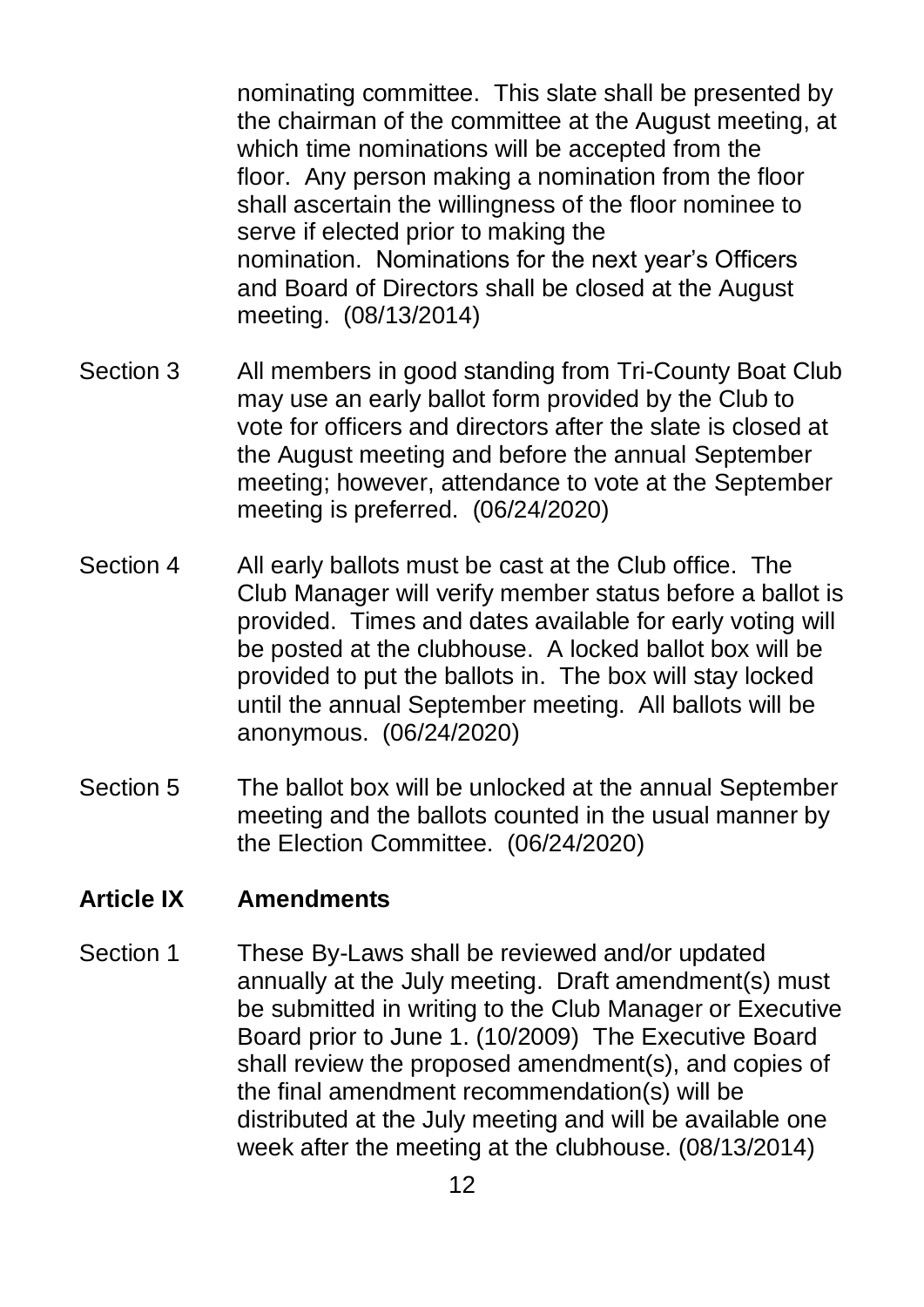The amendment(s) shall be voted on at the August meeting. A two-thirds (2/3) majority vote is required for approval. Notice of such meeting containing the text of the proposed amendment(s) shall have been communicated to the membership at least ten days prior to the date of the meeting at which such amendment(s) are to be considered. (08/10/2016)

## **Article X Authority**

Section 1 Robert's Rules of Order Revised shall be parliamentary authority in all cases not covered in the By-Laws.

## **Article XI Investment and Fiduciary Responsibilities of the Executive Board (08/10/2011)**

- Section 1 Purpose
	- 1. This investment policy statement describes the short-term and long-term investment objectives of the Tri-County Boat Club, establishes investment principles for the Tri-County Boat Club assets, and creates guidelines for evaluation investment decision.

## Section 2 Statement of Objectives

- 1. The primary objective of both short-term and long-term investments is preservation of principal.
- 2. To prudently manage the assets of the Club, gaining the highest guaranteed rate possible, with no risk to the principal amount invested. This analysis should include consideration of both surrender charges and length of surrender periods.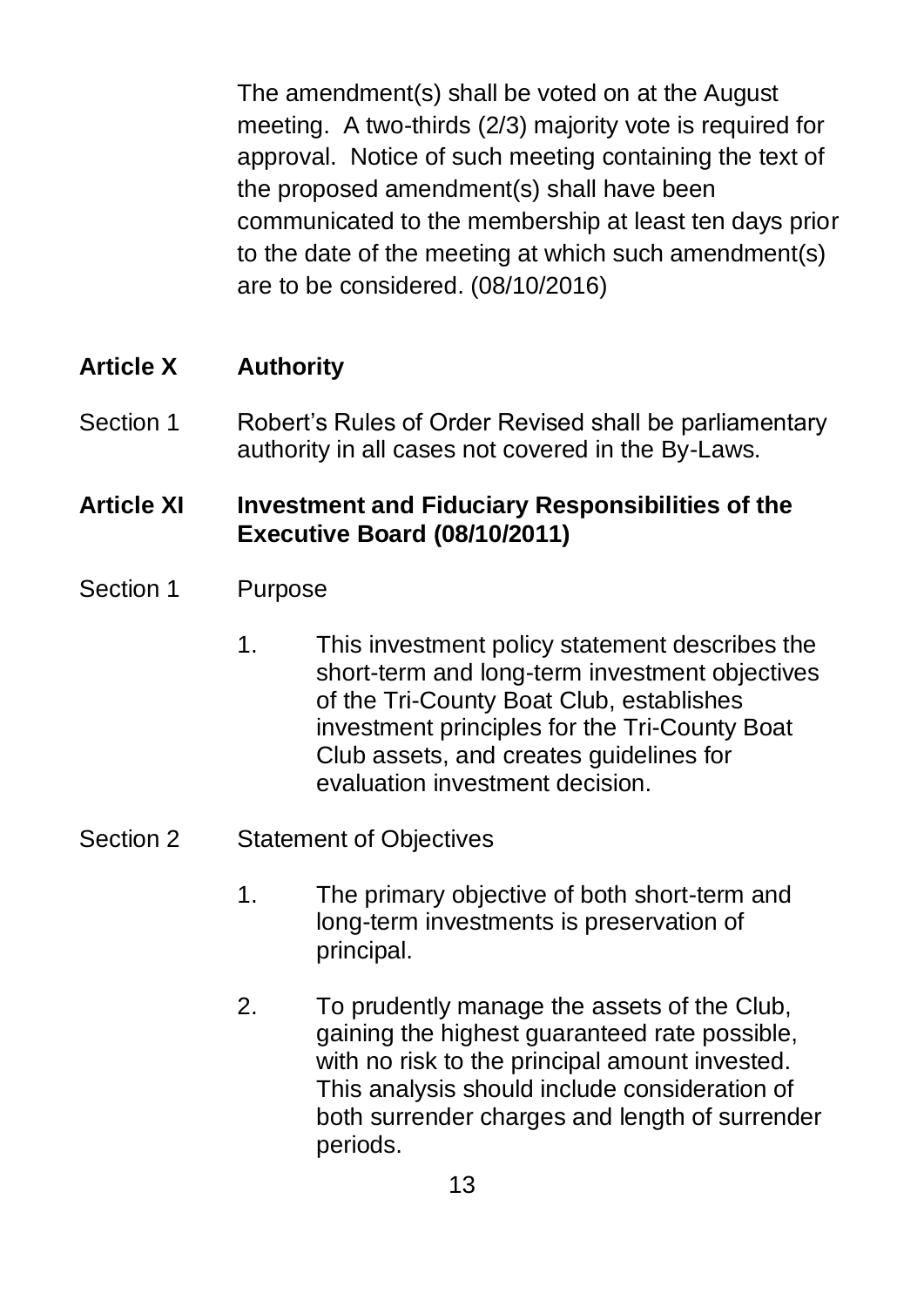## Section 3 Prudent Person Rule

- 1. In making investment decisions, and supervising and managing assets, a person or persons with investment responsibility for the Club should act with the care, prudence, and diligence under the circumstances that a prudent person acting in a like capacity and familiar with these matters would use in the conduct of an enterprise of like character and with like aims.
- Section 4 Permissible Investment Categories (Not Exhaustive)
	- 1. Money market accounts.
	- 2. Certificates of deposit.
	- 3. Fixed annuities issued by companies with an "A.M." best rating of an "A" rating.
	- 4. Equity indexed annuities issued by companies with a minimum of an "A" rating.
	- 5. FDIC insurance savings and savings accounts.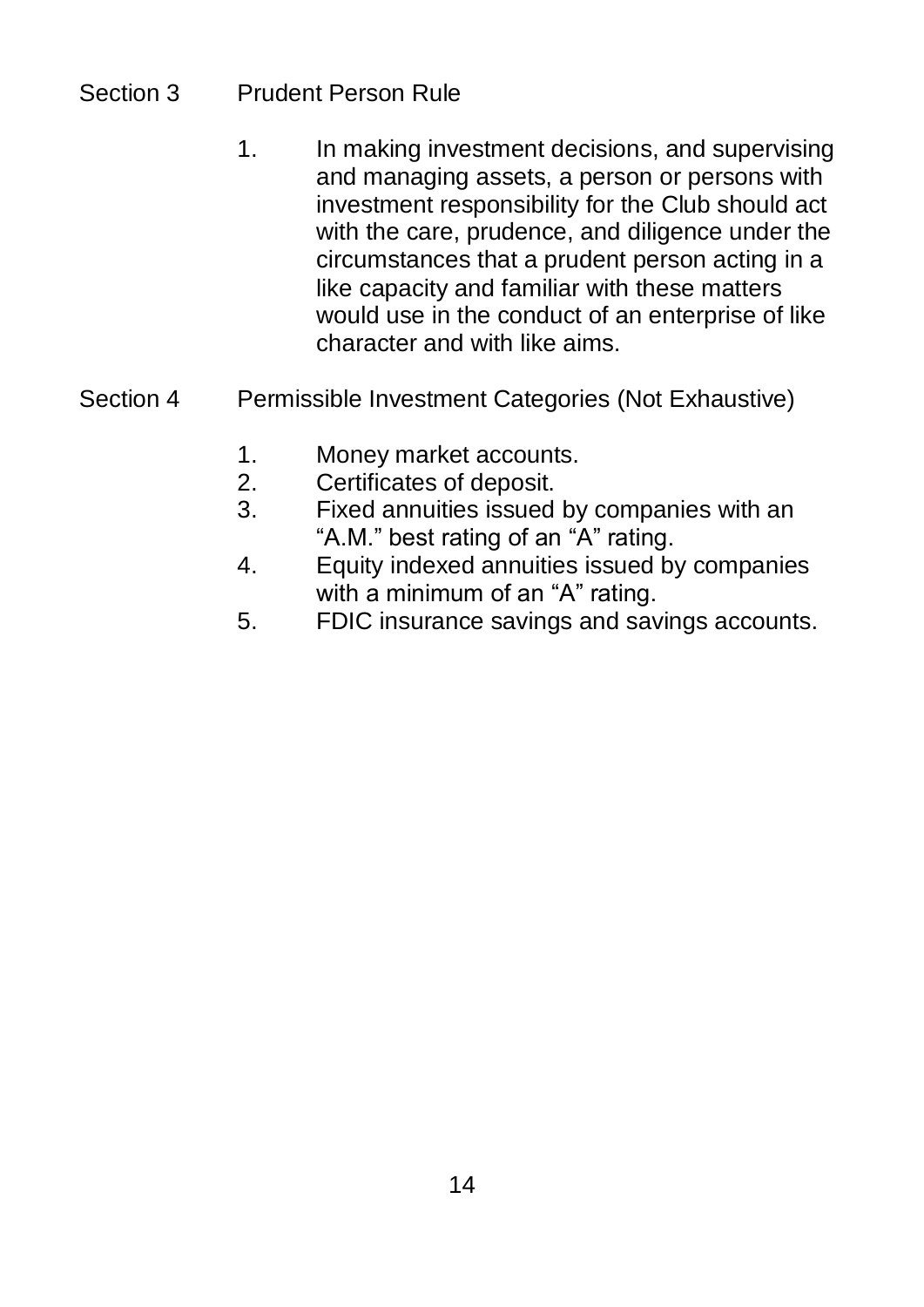## *Marina Rules and Regulations*

## **I. Responsibility and Authority of Boat Club Employees**

- A. All Boat Club employees will be provided with and display proper identification when on duty.
- B. It is to be understood by all Boat Club members that the employees are authorized representatives of Boat Club management.
- C. Employees are authorized to stop any vehicle whatsoever at the clubhouse or at any other location on Boat Club property and obtain necessary fees, identification, etc. These employees are authorized to issue fines for violations of any rules as directed by Club Manager and/or Executive Board. (08/11/1999)
- D. The Manager or Acting Manager shall report problem areas requiring action to the Commodore and/or the Executive Board. (06/14/2021)

## **II. Decal Rates, Rules, and Regulations**

- A. Member's Club number must be displayed on all boats, vehicles, trailers, etc. that are brought onto Club property.
- B. All dues and fees, rentals, etc. must be paid in full before you can obtain your vehicle decal.
- C. You will need your boat registration and vehicle registration to complete the required form to obtain your decals.
- D. An immediate family decal may be purchased for your son, daughter, or spouse at a rate set by the Executive Board.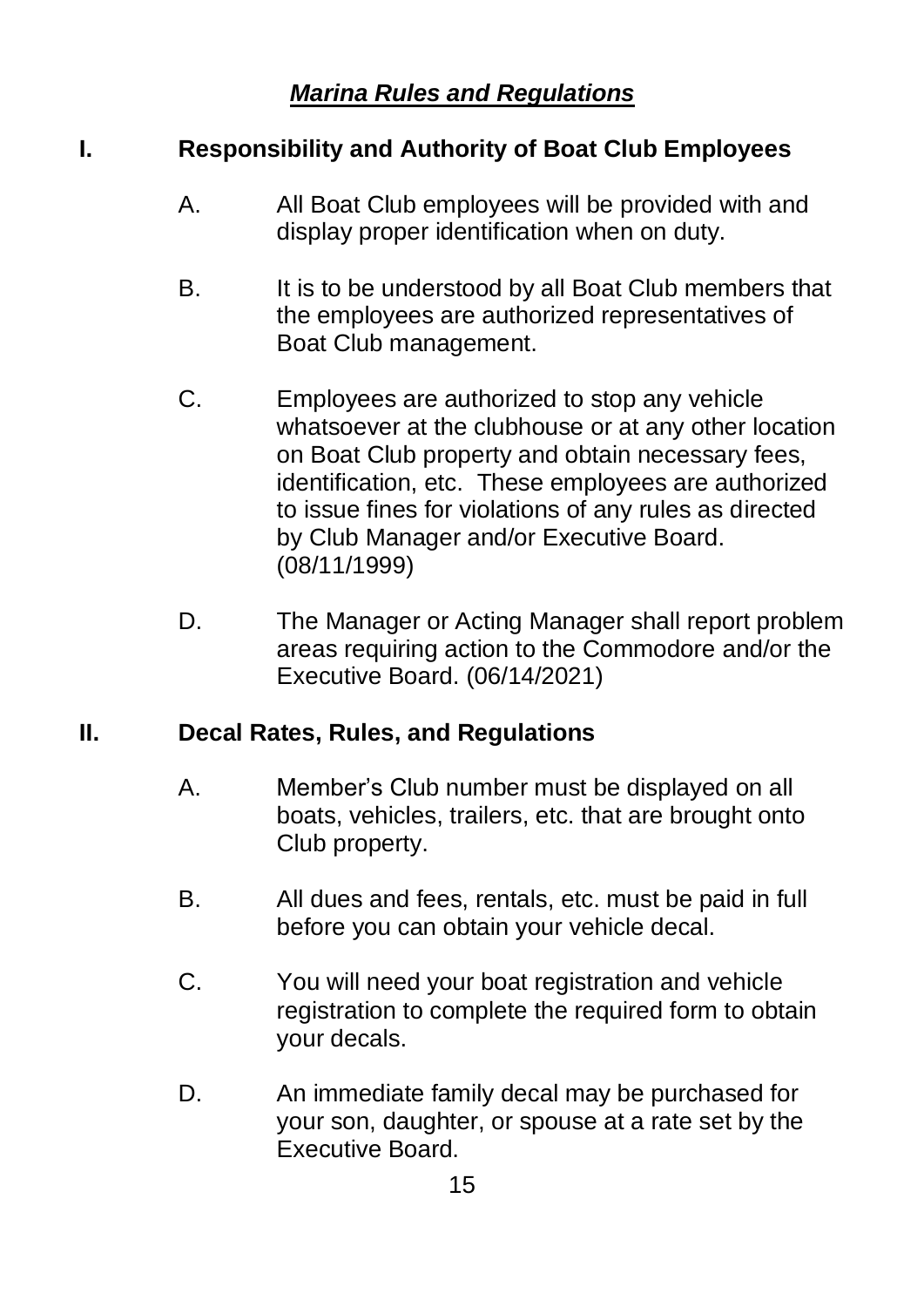- E. A guest decal for other family members and friends may be purchased at a rate set by the Executive Board and is for PARKING ONLY, not for operating a boat to or from the Club except as approved by the Club Manager.
- F. The Boat Club trailer may be used only after the required fee is paid. Under no circumstances may the trailer be taken off Boat Club property without consent of the Executive Board.
- G. If you do not have the current decal on your vehicle by May  $25<sup>th</sup>$ , you will be charged daily fees to park and/or launch your boat.

## **III. Marina Parking and Mooring**

- A. All vehicles with trailers must park in the north lot or down river on the left side of the road, not on the shore side.
- B. All vehicles without trailers must park in designated parking areas.
- C. Do not leave your trailers unattached in any parking area without prior approval of a Club employee on duty.
- D. Automobiles not bearing a current decal or not paying the daily fee will be ticketed and allowed five (5) days in which to pay the designated fee.
- E. Reserved parking spaces will be issued to members with disabilities by the Executive Board.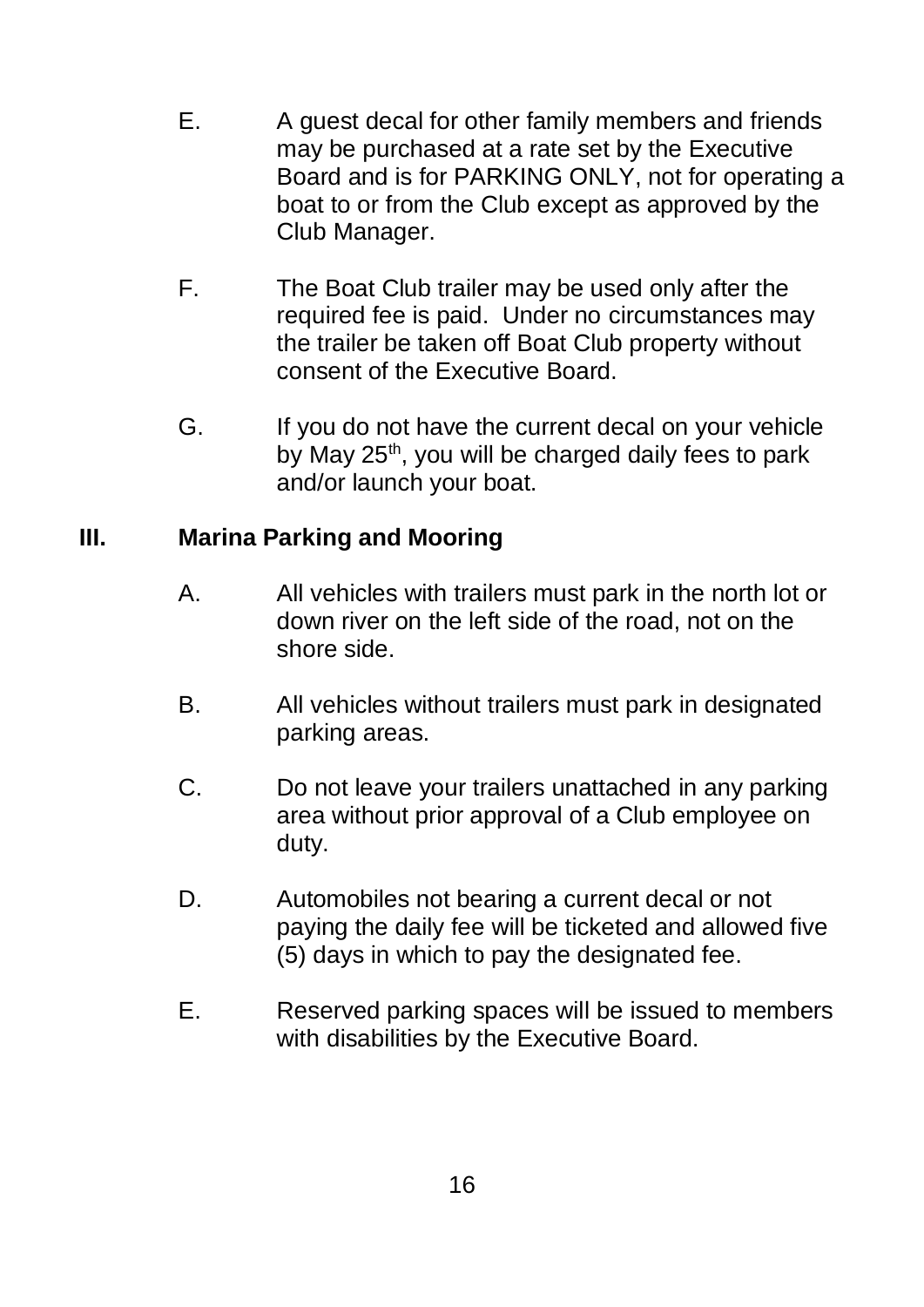- F. Boat Docking
	- 1. Member's boat shall not be parked in dock or shore spaces assigned to others unless previous permission has been granted. This is for short periods of time and will be at the boat owner's risk.
	- 2. Boats shall not be tied to spud bars. This causes the bars to bend, thus becoming ineffective.
	- 3. The loading dock and gas dock are to be used for their respective purposes only. Boats may not be left there unattended for more than 10 minutes.
	- 4. In periods of rising water, **ALL BOATS MUST BE REMOVED FROM THE CLUB DOCKS BEFORE THE WATER LEVEL REACHES 5 ½ FEET OR AT THE DISCRETION OF THE COMMODORE.** Each boat owner is responsible for the removal of his/her boat. Boats shall not be returned to the docks until authorized by the Club Manager.
	- 5. All dock renters must sign a waiver at the Boat Club office before renting a space. In the event of high water, Boat Club personnel reserve the right to remove any boats remaining on the docks that have not been removed by the owner. The owner will be charged a fee set by the Board of Directors. (10/2009)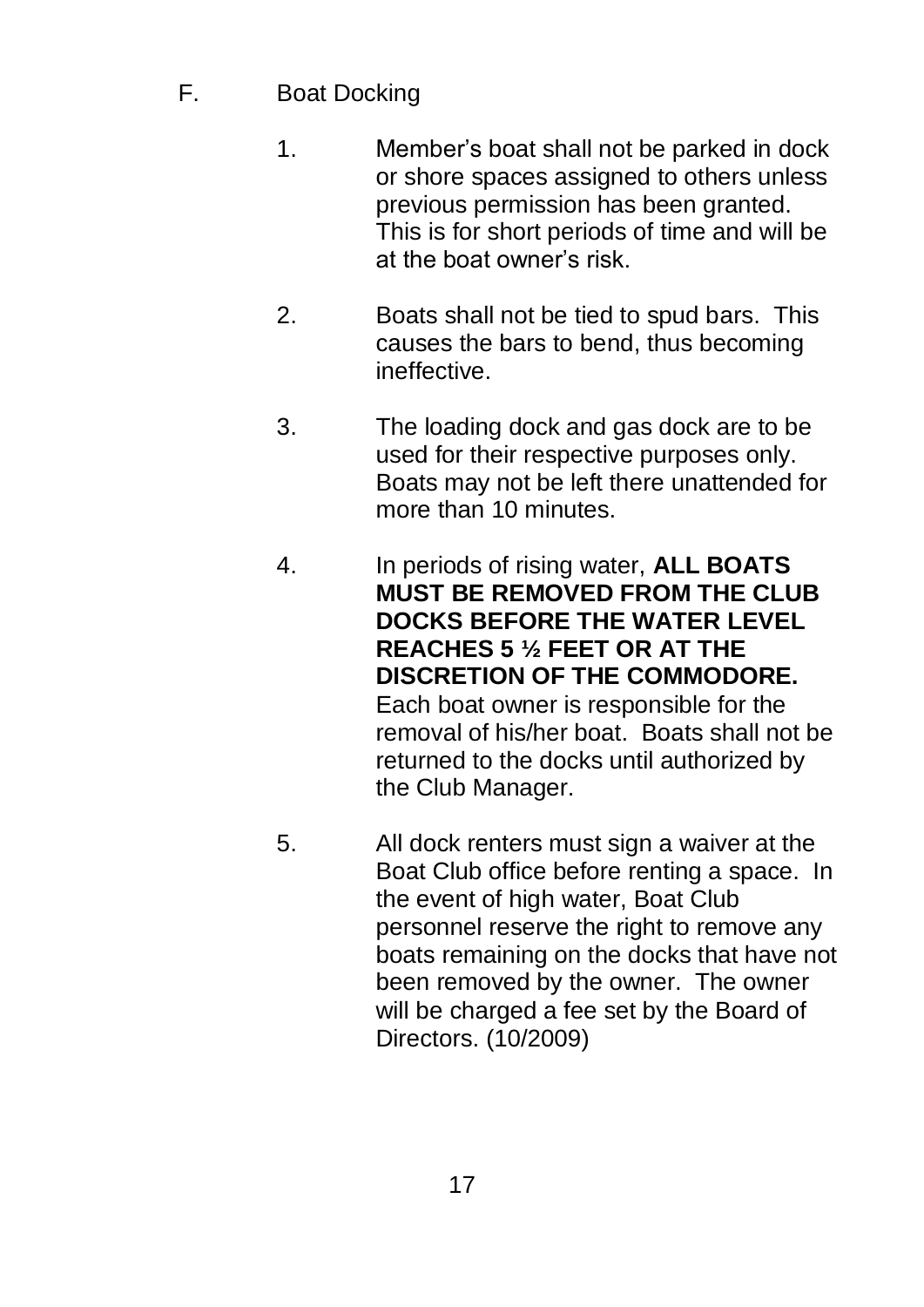- G. Boat Launching
	- 1. Launch your boat as quickly as possible. Have boat ready to launch prior to going onto the ramp.
	- 2. When boat is on trailer, remove from the ramp before totally securing, cleaning boat, etc. Remember to take your "good old time" simply inconveniences others.
- H. Beginning in 2020, each shore space will be reserved parking for the corresponding leaseholder beginning the second Thursday in May of each year and ending the second Thursday in October of each year. Two vehicles may park at a 20 foot shore space, and one vehicle may park at a 10 foot shore space. Twenty foot shore spaces that have a long enough parking area may have guests park behind the leaseholder provided the vehicle is not extending onto the roadway. If the Club experiences high water and Club docks, watercraft, and shore space docks must be removed from the water, this rule shall be suspended until such time as Club docks are placed back in the water. (08/14/19)

## **IV. Boat Club Grounds**

- A. ALL VEHICLES MUST STOP AT STOP SIGNS, MEMBERS INCLUDED!
- B. Non-members shall wait for service.
- C. Positively no placing of garbage or trash of any kind on Club grounds or in Club trash receptacles.
- D. Speed limit on Boat Club grounds is 10 MPH and will be ENFORCED.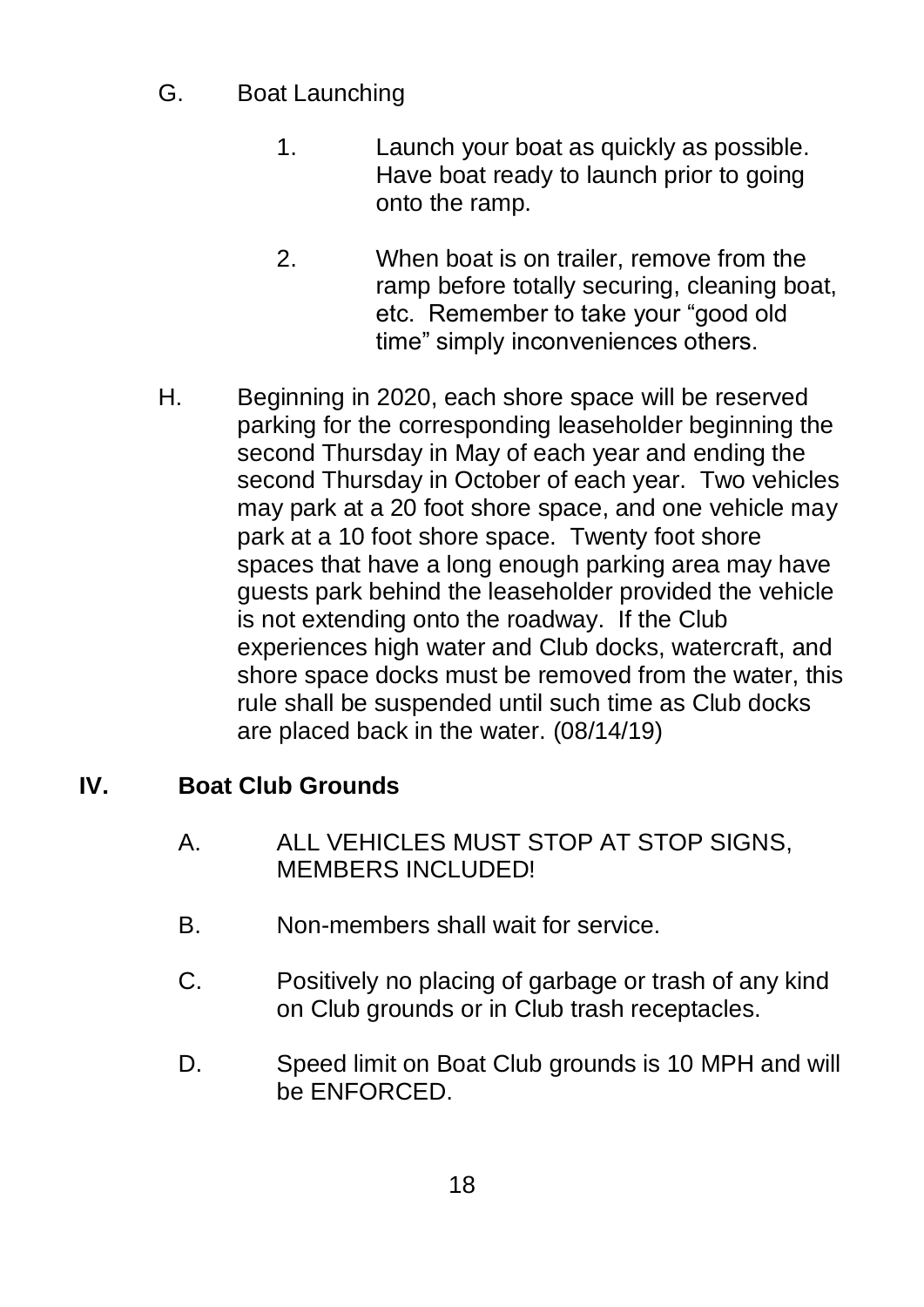- E. Soft drink cans, etc. from vending machines MUST be placed in proper containers.
- F. Pets must be under control of their owner at all times. Shovels are available.
- G. Positively no discharging of firearms, fireworks, etc. on Boat Club property.
- H. Fishing is prohibited on Boat Club property.
- I. No personal equipment (boats, trailers, docks, etc.) may be stored on Club grounds with Club Manager's permission for any longer than 24 hours during the period from one week after Club docks are first placed in the water until one week after Labor Day. This rule does not apply to rental space(s) specifically designated by the Executive Board for summer storage. (08/11/1999) All personal equipment must be approved and declared acceptable before summer storage tags are given. If equipment is not usable or maintained, the owner will be notified and given ten (10) days to take care of the situation. After 10 days there will be a fine. (10/2009)
- J. All equipment stored on Club grounds one week after Labor Day to one week after Club docks are first placed in the water must have Club number displayed. Such items must be removed from Club grounds within one week after Club docks are first placed in the water. The disposition of/or fines for any items left after that date will be at the discretion of the Executive Board. (08/11/1999)
- K. Non-members may not store any items on Club grounds or use the Club trailer.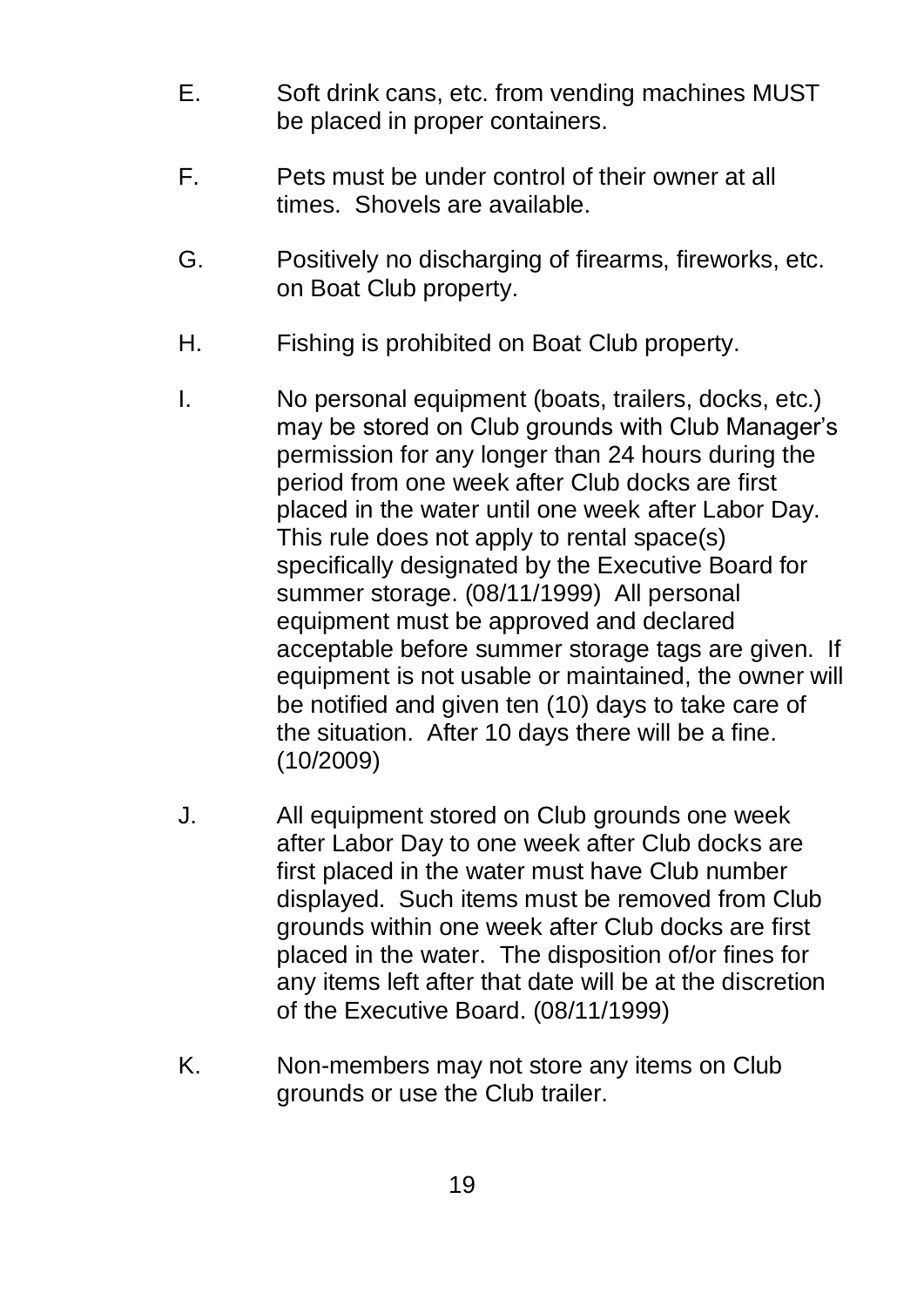- L. Cinder blocks, Styrofoam, drums, etc. must be removed from Boat Club grounds when you are finished using them for storing your equipment.
- M. All trash, combustibles, and non-combustible materials from the repair of docks, boats, etc. must be removed from Club property when equipment is removed.
- N. The Executive Board will take appropriate action with any Boat Club member who permits unauthorized use of Club grounds or equipment.
- O. All boats in specifically authorized locations for summer or winter storage must have a current registration and the Club member's number displayed. (08/11/1999)
- P. Starting at the first ramp and continuing down-river to the end of Club property, no member will remove any rocks from the wall without express written consent from the Board of Directors. (08/10/2011)

## **V. Club Operating Hours**

- A. The Club shall be open year round for the member's use providing it is safe to do so (e.g., no severe weather such as major storms, floods, snow, and ice).
- B. The Club is not responsible for the safety of members or others who use the facilities or grounds.
- C. The Club is also not responsible for removing ice, snow, and other debris from the grounds, ramps, etc.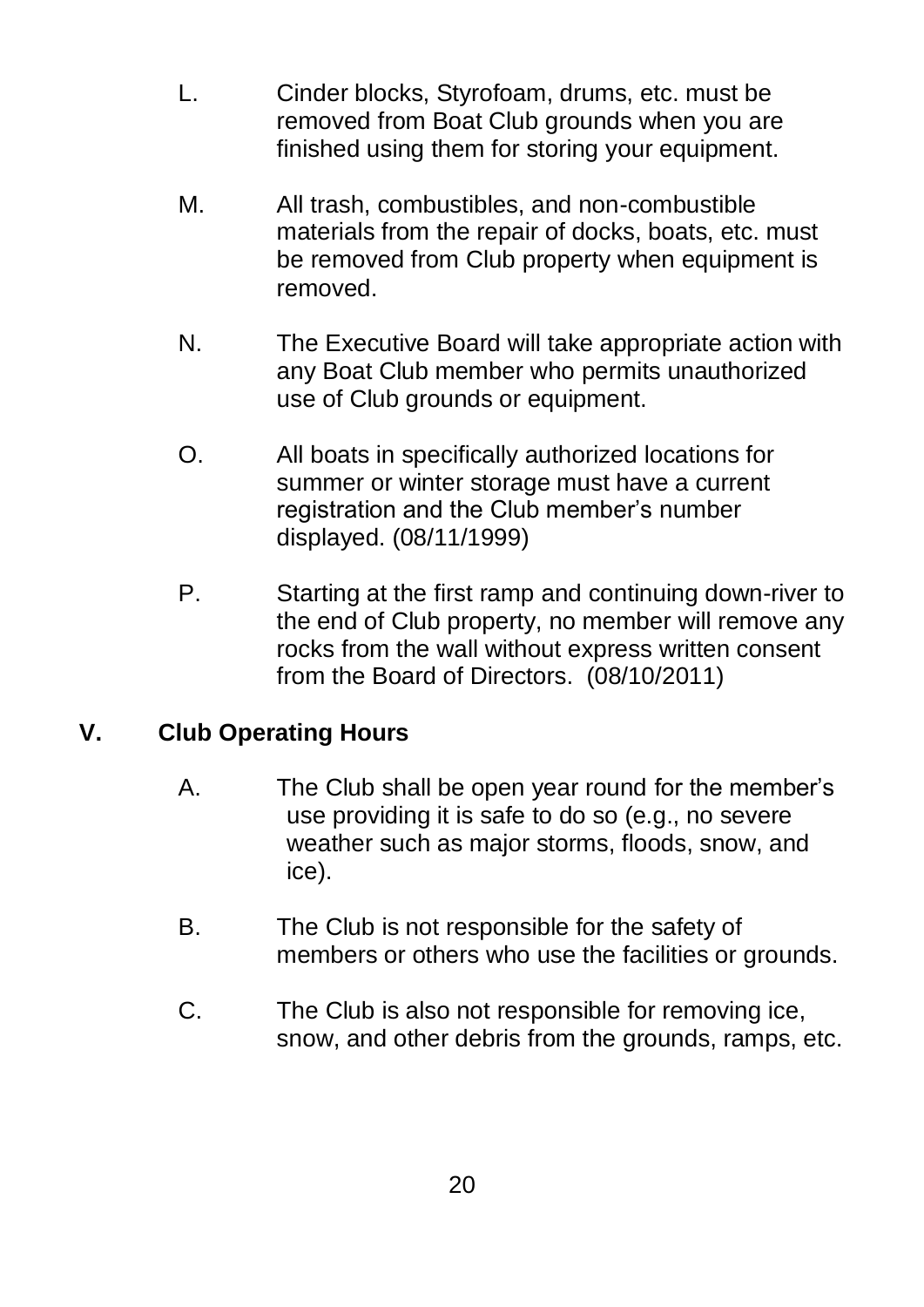D. The clubhouse and gas pump will be staffed by Boat Club employees as directed by the Club Manager in consort with the Executive Board. During the boating season, June through September, these hours will be posted at the clubhouse.

## **VI. Dock and Shore Spaces**

- A. A member, except sub-lesser, retains the right for the next year to rent the specific dock\* and/or shore space to which he/she was assigned and paid for the previous year provided:
	- 1. Annual dues are paid on or before March 1 of each year according to Article VI of the By-Laws; and
	- 2. Dock and/or shore space rent must be paid in full by March 1 of each year.

\* Dock assignments may have to be changed to accommodate dock rearrangement.

- B. If payments, as indicated above, are not made, the dock and/or shore space will be rented to the next person on the waiting list at the April meeting.
- C. Issuance of Shore Space
	- 1. All currently existing leases for double spaces (20 feet) will be honored until current lease holder gives up his/her lease unless covered by the "Grandfather Clause" (see E.4).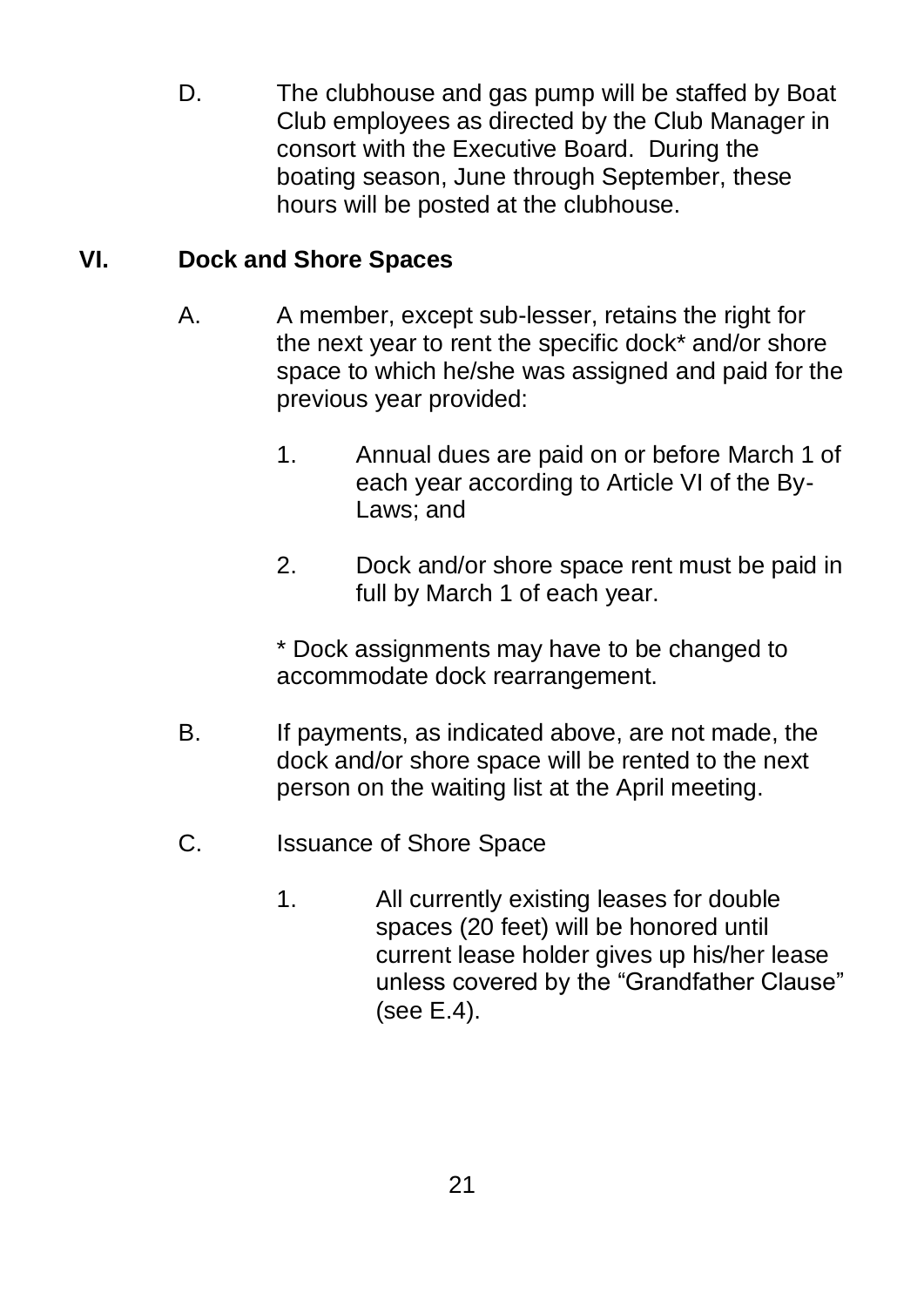- 2. If a shore space lease holder terminates the lease for any reason other than nonpayment of fees, such space may be reassigned to the holder's spouse, son or daughter. Both original leaseholder and the recipient of the lease must be active club members (dues paid up to date). In the event they all refuse the space, it will revert to the Boat Club for reassignment. (08/13/2014)
- 3. Applicants will be placed on a waiting list in date order. As spaces become available, they will be offered to the person at the top of the list.
- 4. If you are offered a space, you may refuse it, and your name will remain at the same place on the list. If you accept a space, your name will be removed from the list. Spaces will be offered to applicants in consecutive order until the space is taken.
- 5. All subleasing must be reported to the Club Manager in writing annually before it takes place.
- 6. All fees must be paid by the leaseholder.
- 7. Waiting lists will be posted at the clubhouse and will also be available at Boat Club meetings.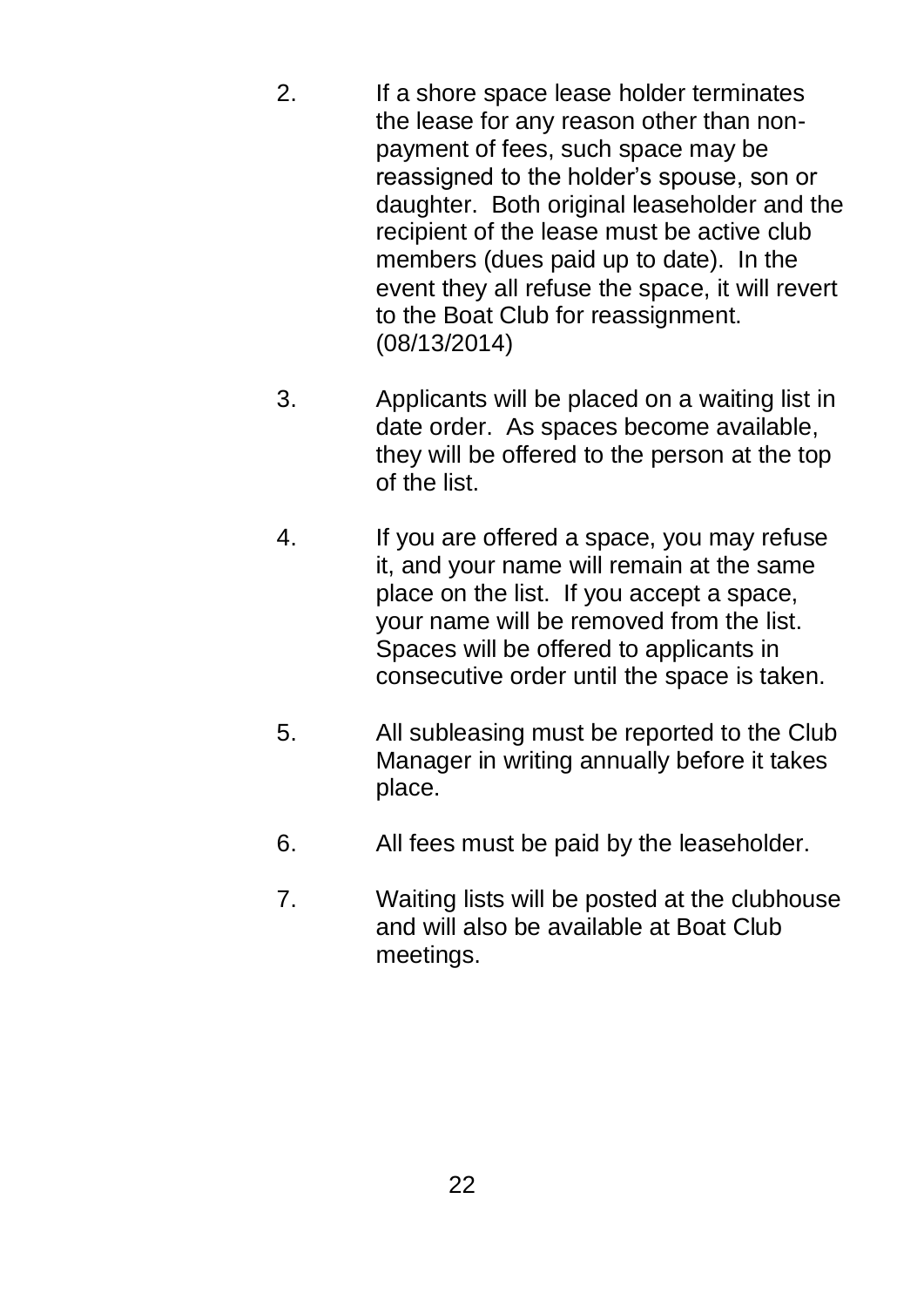- 8. No member can have more than 20 feet of shore space at any time except space assignments prior to August 13, 1997, which remain in effect.
- D. Pull-up Shore Spaces
	- 1. Pull-up spaces of 10 feet will be leased as a single space at current Club fees and will include up-river 1 to 30 and down-river 1 to 10. These 10-foot spaces may be subleased. A person who is subleasing has no permanent right to that space. Any member who subleases their shore space must provide the Club Manager with the subleaser name and Club number. (08/10/2011)
	- 2. Each space will be given a number and a letter (Example: 1A, 1B, 2A, 2B).
	- 3. Members who currently have a double space lease in effect may sublease 10 or 20 feet of his/her shore space at his/her discretion to an active Club member at Boat Club fees. Any member who subleases 10 or 20 feet of their shore space must provide the Club Manager with the subleaser(s) name and Club number. A person who is subleasing has no permanent rights to that space. (08/08/2012)
	- 4. When the current leaseholder terminates his/her lease, the sublesser becomes a full leaseholder only if the "Grandfather Clause" applies (See E.4.).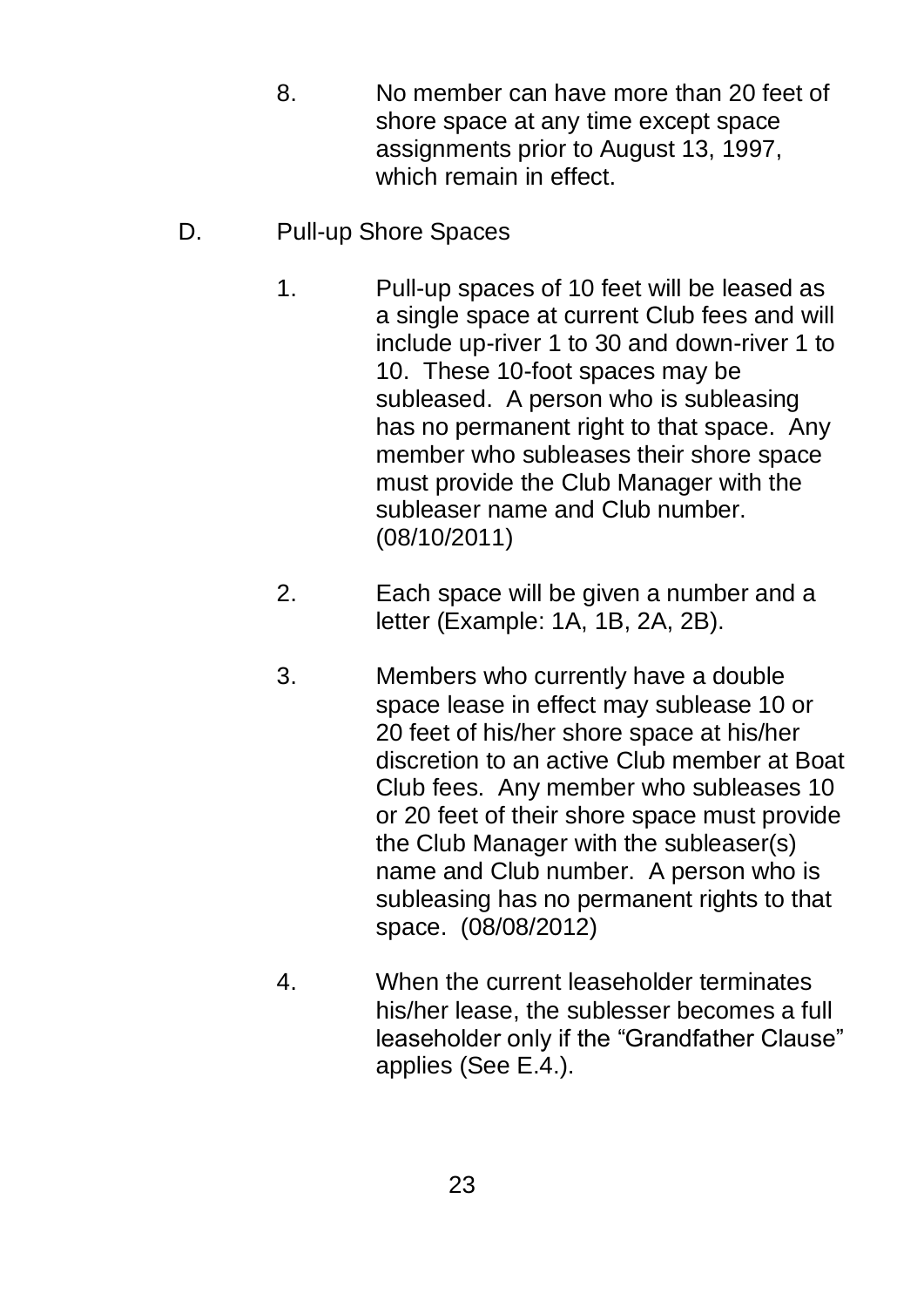- 5. Members leasing pull-up shore spaces of 10 feet must allow adequate space for the members on either side. (08/11/2012)
- 6. Discrepancies involving shore spaces, e.g., a member's equipment encroaching on another's shore space, must be reported to and resolved by the Board of Directors. (08/08/2012)
- E. Shore Spaces with Docks
	- 1. Each space will consist of 20 feet of shoreline at current Boat Club fees.
	- 2. The leaseholder may sublease 10 or 20 feet of his/her shore space at his/her discretion to an active Club member. A person who is subleasing has no permanent right to that space. Any member who subleases 10 or 20 feet of their shore space must provide the Club Manager with the subleaser(s) name and Club number. (08/10/2011)
	- 3. When the current leaseholder terminates his/her lease, then the sublesser becomes a full leaseholder only if the "Grandfather Clause" applies (See E.4. below).
	- 4. The "Grandfather Clause" granted sublessers full leaseholder status upon termination of the lease by the leaseholder provided that the subleasing arrangement was officially reported to the Boat Club Executive Board on or before May 14, 1986.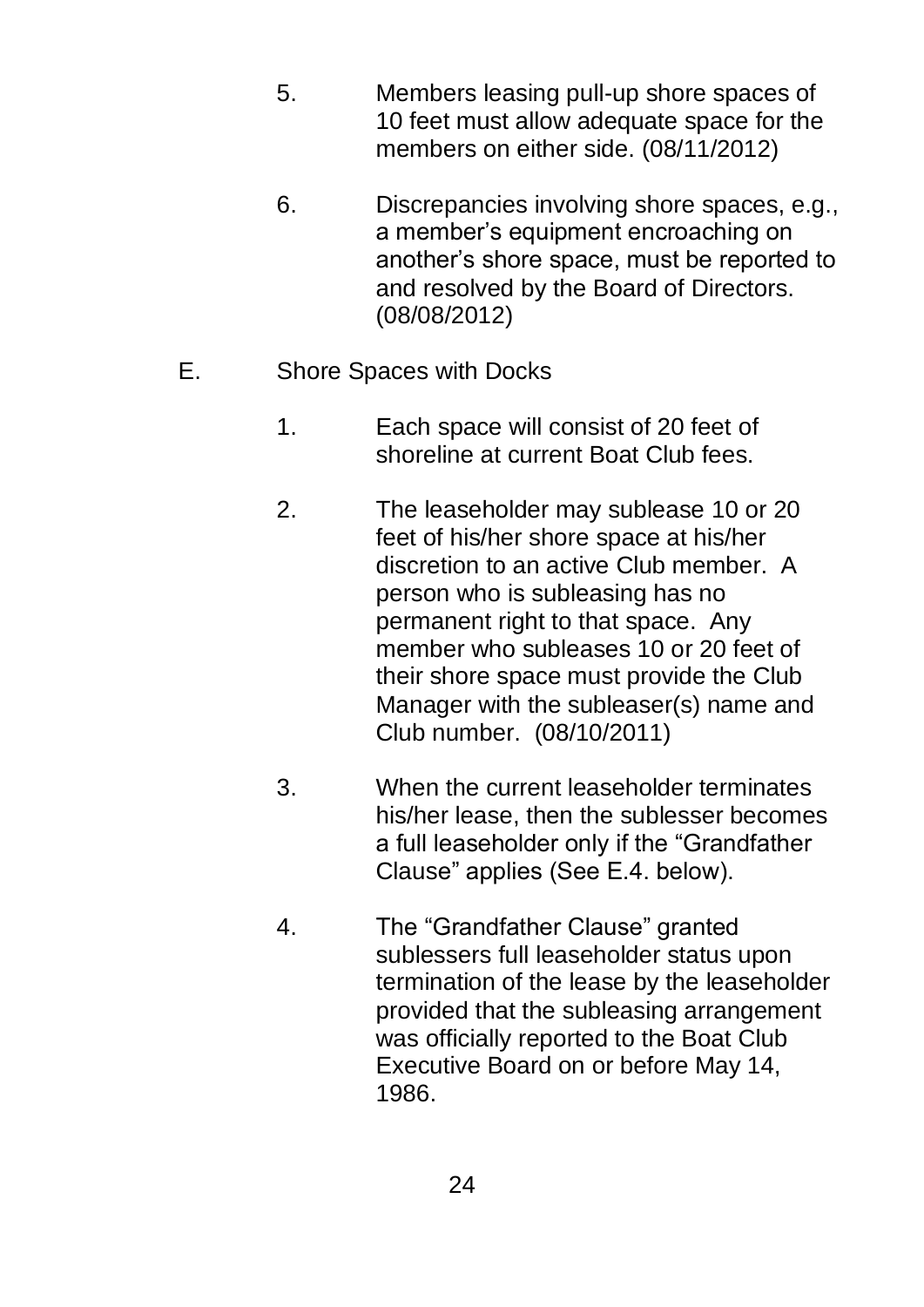- 5. Members leasing shore spaces of 20 feet with a dock must allow adequate space for the members on either side. (08/08/2012)
- 6. Leaseholders must anchor their docks with spud bars. Cables or other apparatus may be used in conjunction with spud bars but may not be used alone without spud bars. (08/08/2012)
- 7. Discrepancies involving shore spaces, e.g., a member's dock and/or equipment encroaching on another's shore space, must be reported to and resolved by the Board of Directors. (08/08/2012)
- F. Boat Club Maintained Dock Spaces
	- 1. Spaces will be leased as 20 foot, 24 foot, 30 foot, 35 foot, and 40 foot spaces.
	- 2. Subleasing is not permitted.
	- 3. Dock space fees for all dock size spaces will be set in accordance with Article VI in the By-Laws.
	- 4. Boats may not extend beyond designated space.
	- 5. If a lease is terminated for any reason other than non-payment of fees, the space may be reassigned to an active Club member's spouse, son or daughter provided that the individual is an active member in good standing. (10/2009)
	- 6. Applicants will be placed on a waiting list in date order. As spaces become available,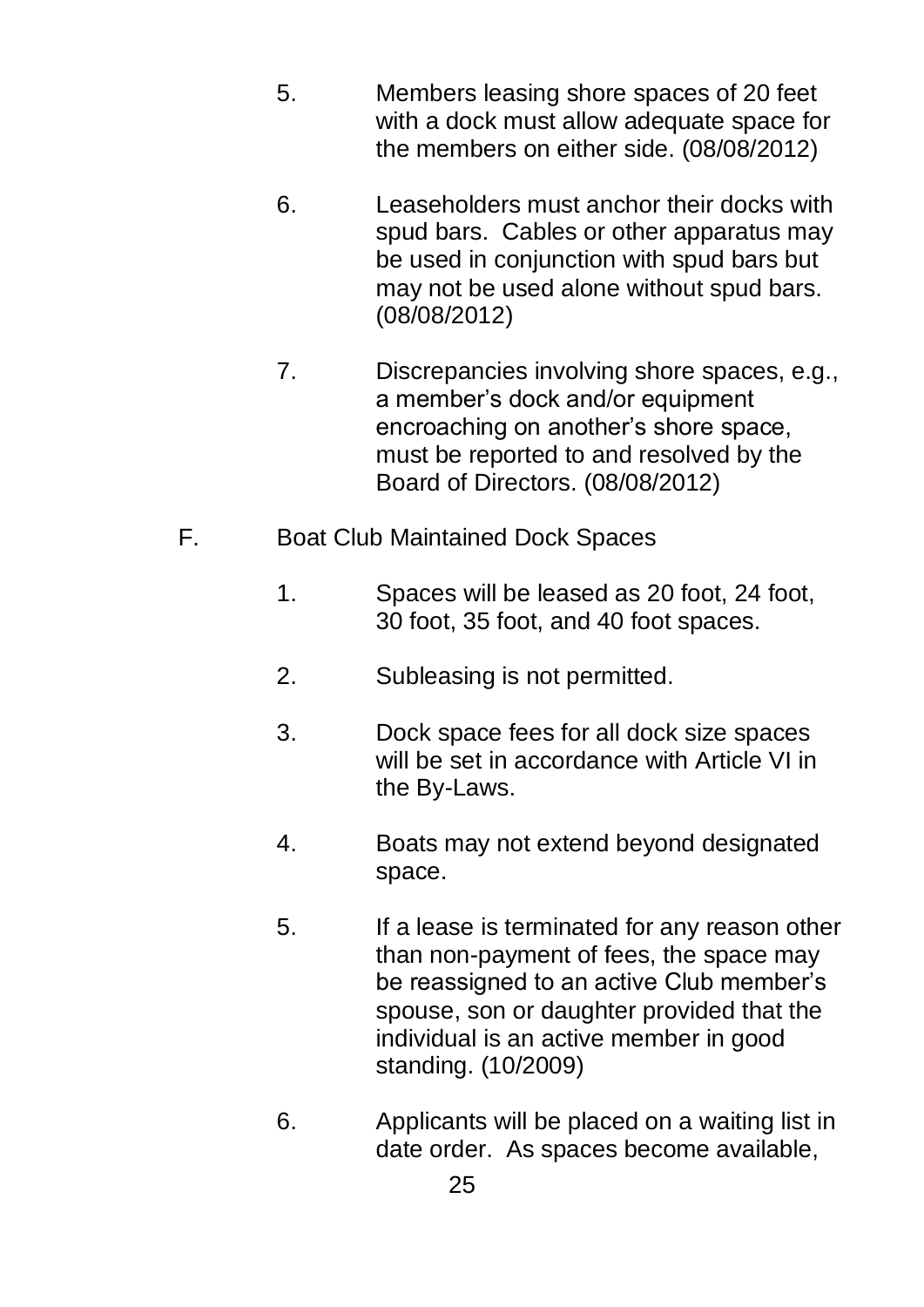they will be offered to the person at the top of the list.

- 7. If you are offered a space, you may refuse it, and your name will remain at the same place on the list. If you accept a space, your name will be removed from the list.
- 8. Members who lease Club dock spaces are responsible for ensuring the safety and care of their boats. This includes removal of rainwater. (08/14/2013)
- 9. A member whose watercraft damages another member's watercraft or the Club docks is responsible for repair costs. (08/14/2013)
- 10. A member whose watercraft sinks and must be retrieved by the Club is responsible for costs. (08/14/2013)
- G. Members desiring a shore or dock space should complete the request form. Request forms are available at the clubhouse or at regular meetings.
- H. Issues arising in interpretation of rules regarding dock and shore spaces shall be referred to the Executive Board for resolution.

#### **These Rules and Regulations can only be changed as described in the By-Laws, Article IX.**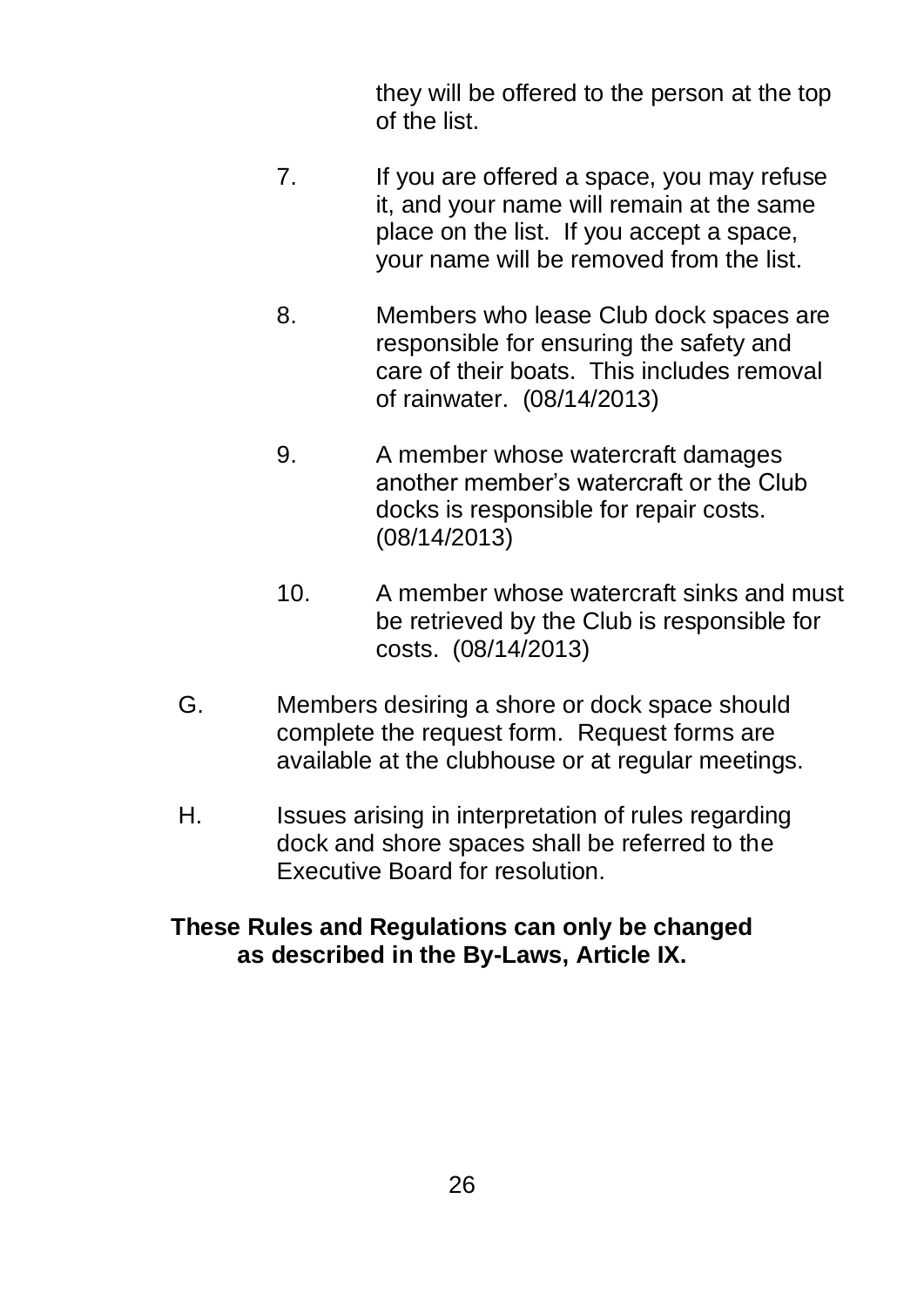|             | <b>Notes</b> |  |       |
|-------------|--------------|--|-------|
|             |              |  |       |
|             |              |  |       |
|             |              |  |       |
|             |              |  |       |
|             |              |  |       |
|             |              |  |       |
|             |              |  |       |
|             |              |  |       |
|             |              |  |       |
| <b>Name</b> |              |  | Phone |
|             |              |  |       |
|             |              |  |       |
|             |              |  |       |
|             |              |  |       |
|             |              |  |       |

River Forecast (toll-free) 1-888-881-7555